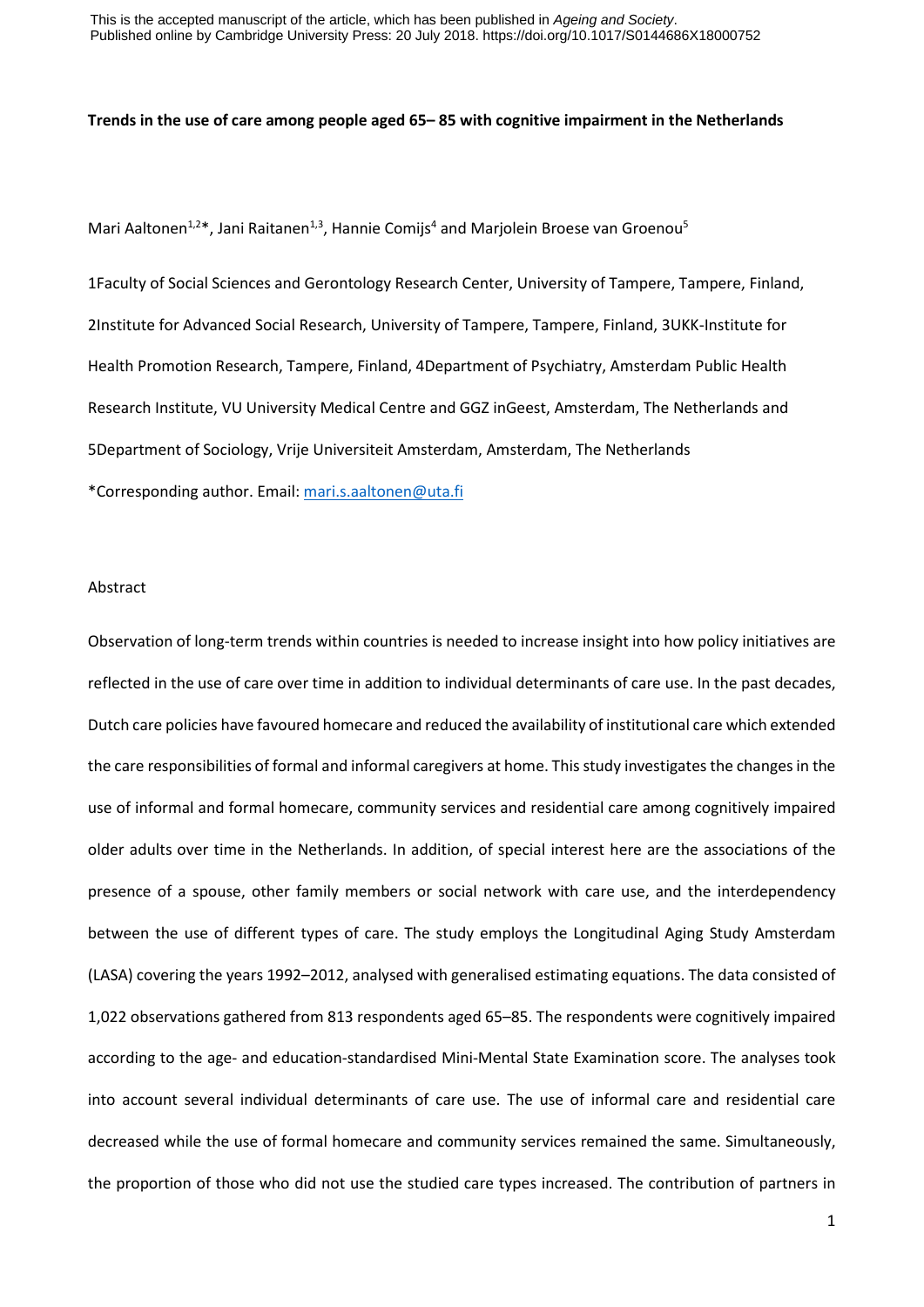informal care decreased. Informal care and formal homecare use increasingly became complementary services. The findings suggest that the decreases in informal care and residential care have not been replaced by other types of care, as reflected in the increased number of persons receiving no care. Care policies should not rely excessively on the availability of informal help and should guarantee adequate formal help, especially for those in high need.

Keywords: cognitive impairment; homecare Aging Study Amsterdam (LASA)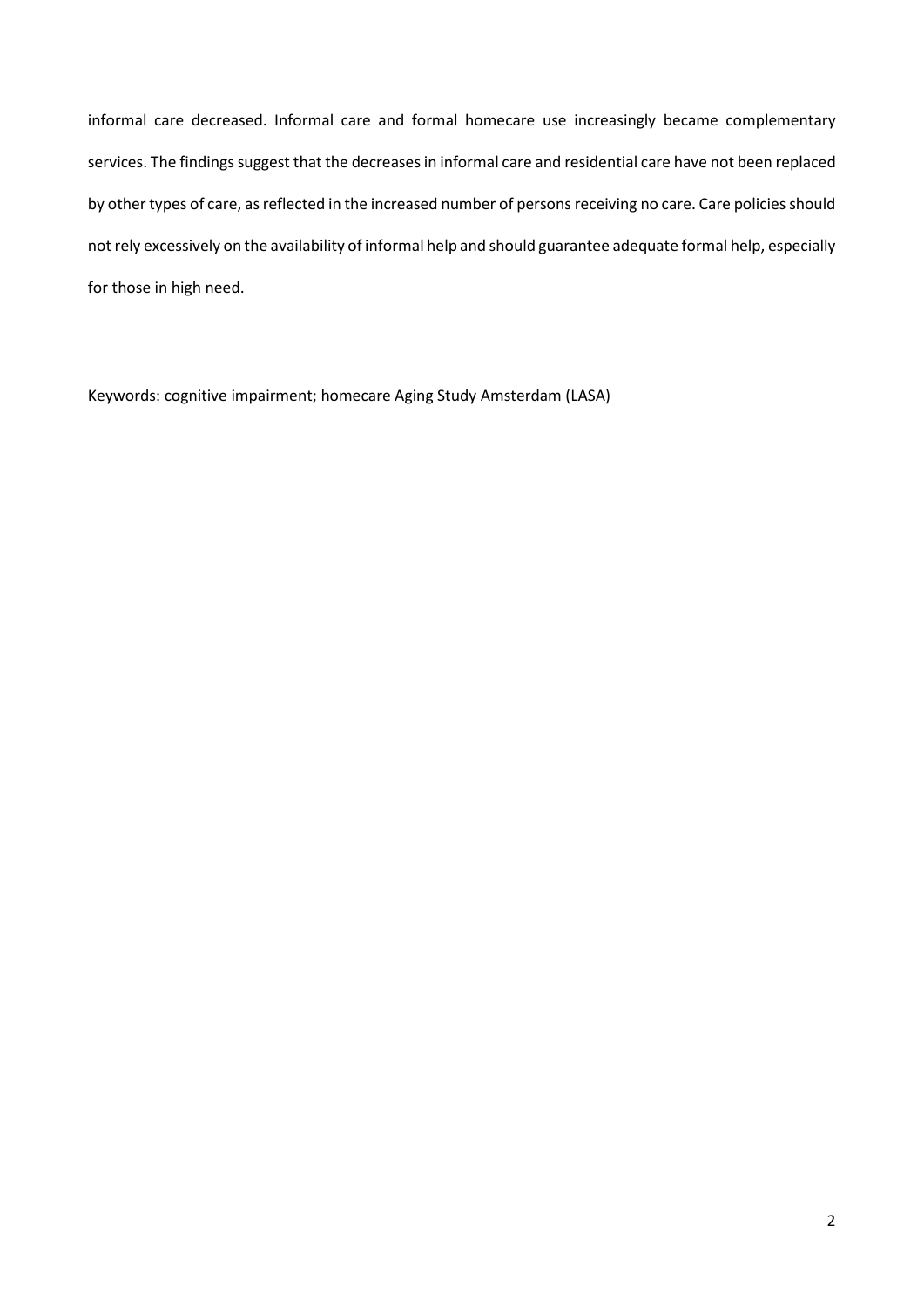# *Introduction*

Due to the ageing population, welfare states have explored new ways to organize health and social care in response to the increasing need for care and to achieve cost reductions. In several countries which have adopted universal health-care systems, this has led to the introduction of health and social care policies that emphasise living in the community as long as possible alongside a reduction in the availability of institutional long-term care services (Anttonen and Häikiö 2011, Connolly; Gillespie and O'Shea 2014; Da Roit 2012; Schön, Lagergren and Kåreholt 2016). The possible situation where a higher number of older people with health problems are living at home shifts the responsibility of daily care to informal caregivers, often family members such as a spouse or children, and also to formal homecare services. We will study the trends in the use of care in the Netherlands in the years 1992–2012, and add to other trend studies on the use of care in the Netherlands (Alders,Comijs and Deeg 2016; Plaisier, Verbeek-Oudjik and de Klerk 2017; Swinkels et al.2016), and other European countries (Johansson, Sundström and Hassing 2003; Pickard 2012), by focusing on a population that is largely dependent on others, that of cognitively impaired older adults.In this study, we examine how the use of informal care and publicly funded services, i.e. formal homecare and community services, and the use of residential care has changed over time among those with cognitive impairment aged 65–85 in the Netherlands. The people with cognitive impairment are of interest because of their higher use of care compared with those without cognitive impairment (Vecchio et al. 2016; Zhu et al. 2013). People with cognitive impairment have disability problems in several areas compared with people with intact cognition (Dodge et al. 2005). This causes a loss of independence and increases the need for care provided by informal caregivers or formal health-care professionals and, at the more severe stage of the illness, a higher use of institutional care (Luppa et al. 2010; Matthews et al. 2016). Austerity measures may thus harm the cognitively impaired in particular. The availability of informal help is considered highly important in preventing or postponing institutionalisation (Luppa et al. 2008). As the presence of potential informal caregivers has become more important for the allocation of publicly provided formal and residential care over time, we study in particular how the use of care is associated with the presence of a spouse and family in the vicinity and the size of their social network. The use of care is determined by individual characteristics, societal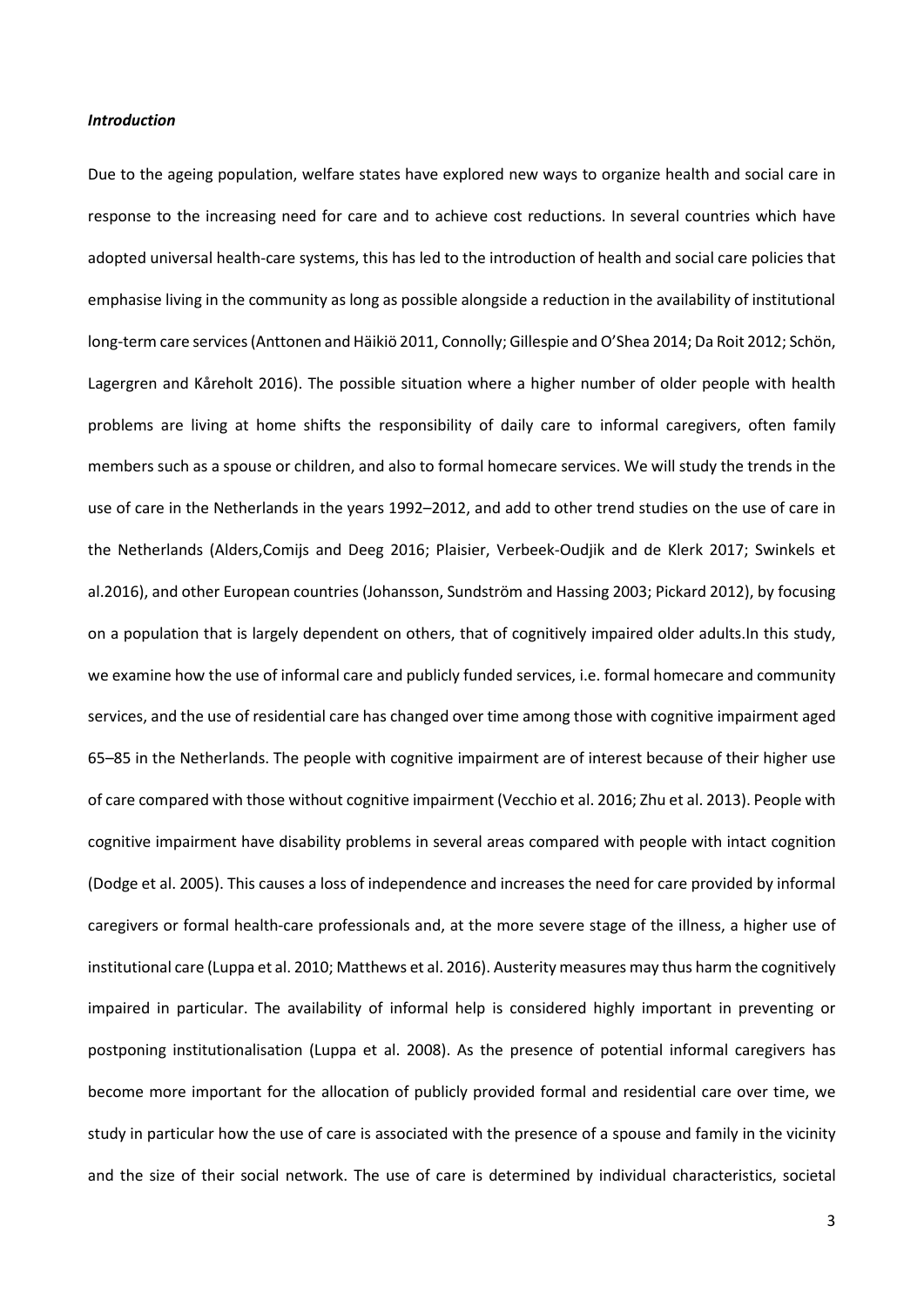factors and the health-care system (Andersen and Newman 1973). Observation of long-term trends within countries are needed to increase insight into how policy initiatives are reflected in the use of care over time, in addition to individual determinants of care use such as health and social resources (Andersen and Newman 1973). Due to the fact that care networks are usually complex (Jacobs et al. 2016), and the policy initiatives may change the interdependency between the care types, the use of care is studied in different observational years to reveal the possible changes in substitution between the services among cognitively impaired older people.

## *Individual determinants of care use*

To investigate the trends in care use, the behavioural model of health service use was employed. The conceptual framework was introduced by Andersen and Newman (1973), and since then has been widely used and elaborated on by several authors (e.g. Alders, Comijs and Deeg 2016; Luppa et al. 2008; Pot et al. 2009). According to the model, the use of care relies on predisposing, enabling and need factors. Predisposing factors include demographic and social characteristics which exist prior to the onset of illness, such as age, gender and education. Enabling components represent conditions that make health service resources available to the individual and include factors such as income and family resources. Need factors consist of illness-related factors that are the immediate cause for the use of care.

Of predisposing factors, the level of income and education have increased among older people in the Netherlands (Galenkamp et al. 2016) and in other countries as well (Fors and Thorslund 2015; Jagger et al. 2016). This may suggest improvements in health due to the fact that low education is associated with poor health (Fors and Thorslund 2015; Hoogendijk et al. 2008, 2014; Leopold and Engelhardt 2013). Education and income can also be seen as enabling components in care use due to the fact that those who have a higher education and higher income might have better access to care (Paraponaris, Davin and Verger 2012).

With regard to the enabling factors and informal care use, the most common informal caregivers are coresident partners and non-residing children, although the care networks can be complicated and often consist of both. Care is also provided by other informal caregivers, including kin and non-kin caregivers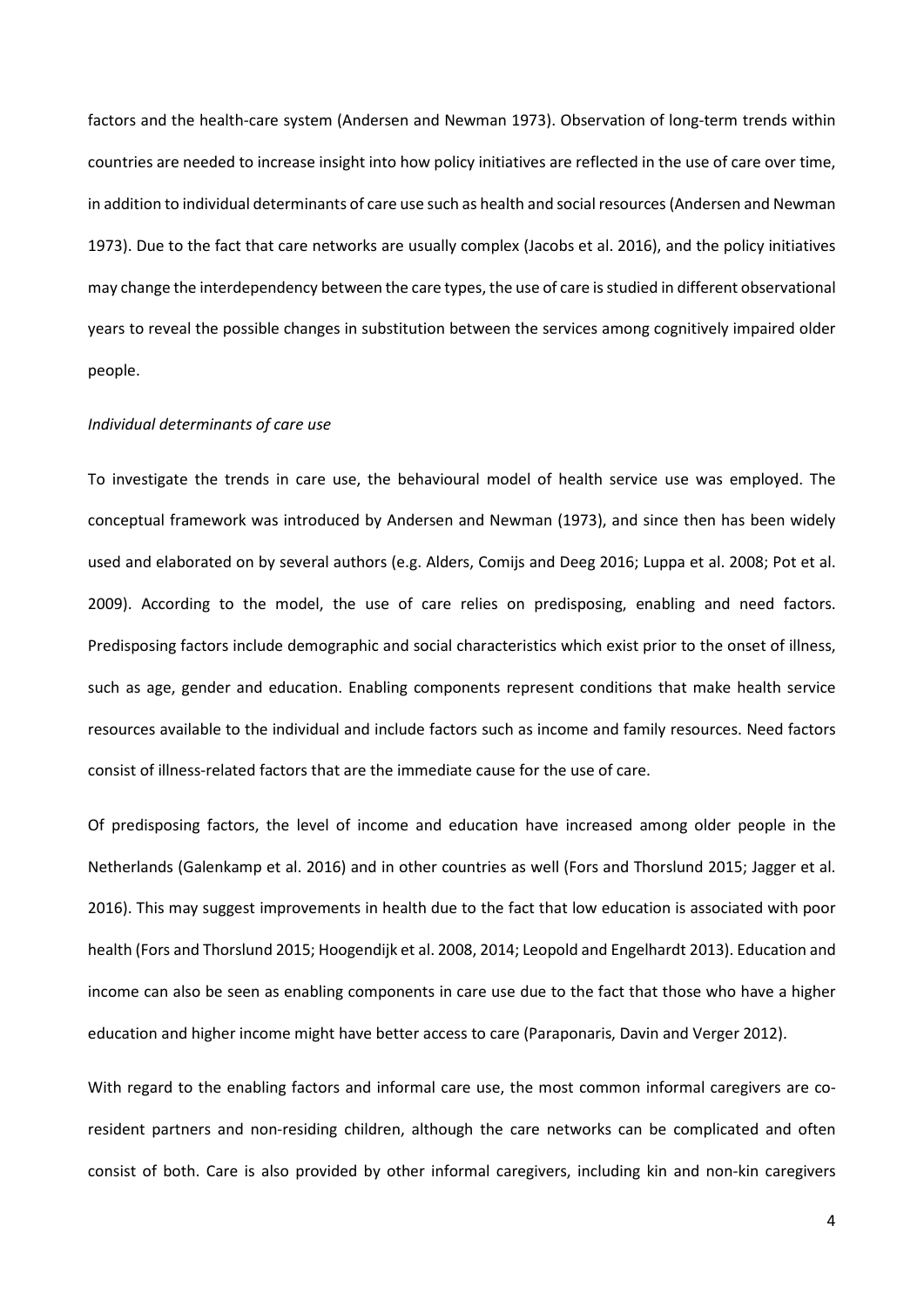(Jacobs et al. 2016; Johansson, Sundström and Hassing 2003). Due to societal changes, the availability of potential informal caregivers has changed over time. Increases in the number of people surviving to old age also increases the number of people living with a partner (Agree and Glaser 2009). Thus, among older people, the younger cohorts are more likely to have a spouse than the older cohorts, and family availability has improved (Ryan et al. 2012) or at least remained at the same level (Suanet, Van Tilburg and Broese van Groenou 2013). In the Netherlands, the social network size of older people had increased between 1992 and 2012 (Swinkels et al. 2016), as had the number of non-kin relationships (Suanet, Van Tilburg and Broese van Groenou 2013), which increased the scope of people who could provide informal care. Yet, the availability of informal care is not only dependent on the existence of family members, friends or neighbours, but also on their willingness or ability to provide informal care within their life circumstances and other obligations. Due to increasing longevity, people live with disabilities and chronic conditions to an older age than before, which might pose a challenge for the spouse caregiver, especially if they also suffer from poor health (Agree and Glaser 2009). Increase in retirement age of the potential caregiver, the rise in divorce rates, smaller family sizes (Agree and Glaser 2009; Broese van Groenou and De Boer 2016) and the weakening norms of family obligations (Fingerman et al. 2012; Tsutsui, Muramatsu and Higashino 2013) all limit the possibilities to provide informal care. In addition, some of the potential care receivers are not willing to be dependent on their family members and are reluctant to receive informal care (Johansson, Sundström and Hassing 2003).

The trends in the need factors, i.e. the number of chronic conditions and functional limitations, varies between countries and different age cohorts but the conclusion is that the most severe disabilities have decreased while mild disability has increased (Rechel et al. 2013), as has the number of chronic conditions (Prince et al. 2015). In the Netherlands, Galenkamp et al. (2012, 2016) had similar findings. The number of chronic conditions and mild disabilities had increased, results supported later by Alders, Comijs and Deeg (2016), and the increase was stronger among the older old (aged 75–85) than among the younger old (aged 60–74) (Galenkamp et al. 2012). The increased prevalence of chronic conditions and functional limitations added to the increase in admissions to acute care (Galenkamp et al. 2016), but simultaneously the admissions to long-term care decreased (Alders, Comijs and Deeg 2016).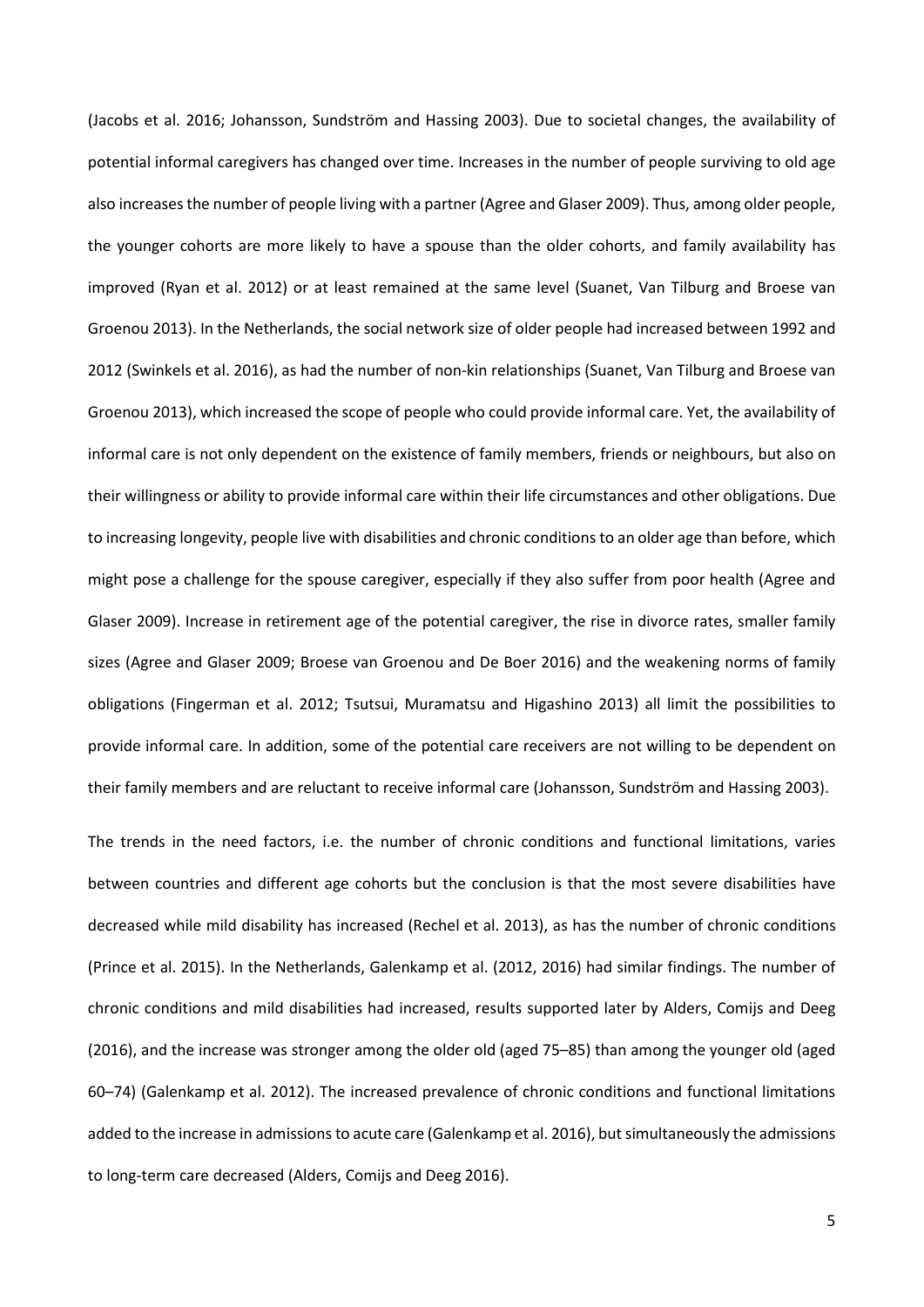The trends in cognitive impairment are also mixed and vary between different countries and age cohorts. In the United States of America, cognitive impairment decreased between the years 1993 and 2002, but remained greater among people aged 80 or older than among the younger old. In addition, cognitive impairment was reported to be concentrated in fewer individuals with a more rapid decline (Langa et al. 2008). Also in the United Kingdom (UK), cognitive functioning improved between 1991 and 2011 in the population aged 65 or older (Jagger et al. 2016). In the Netherlands, cognitive status among people aged 65–85 improved slightly (Galenkamp et al. 2016). In Sweden, the proportion of those with cognitive problems increased among people aged 77+ (Parker, Ahacic and Thorslund 2005). Thus, there are positive trends in the prevalence of cognitive impairment at least among the younger old, yet due to the increasing longevity and ageing of the population alone, the number of people with cognitive impairment is predicted to increase within the next decades. This will cause serious implications for individuals and their families, and for demands on health and social care (Jagger et al. 2009; Van Bussel et al. 2017).

## *Changes in care and care policy in the Netherlands*

In addition to individual determinants of care, the allocation of care can also change over time. Reforms in long-term care have been considerable over the past decades in the Netherlands. Since the 1980s, deinstitutionalisation of care and expansion of homecare services was conceived as a cost-containment strategy. Since then, the use of institutional long-term care has fallen and has been compensated for by an increase in homecare use (De Meijer et al. 2015). Yet, the homecare services have not been as cost-containing as expected, and different service supply and funding strategies have been introduced in homecare during the past decades, during which the role and recognition of informal caregivers has also been widened (Da Roit 2012). A consumer-directed scheme called the 'personal budget' was introduced in 1995, which after 1997 also included family members. The care recipient could choose either regular homecare or the services from the care provider they preferred, or buy the care from a family member (Kremer 2006). In 2005, the definition of the expected care contribution of the co-resident familymember of the chronically ill person was widened, and co-resident family members were also expected to help with the household activities. In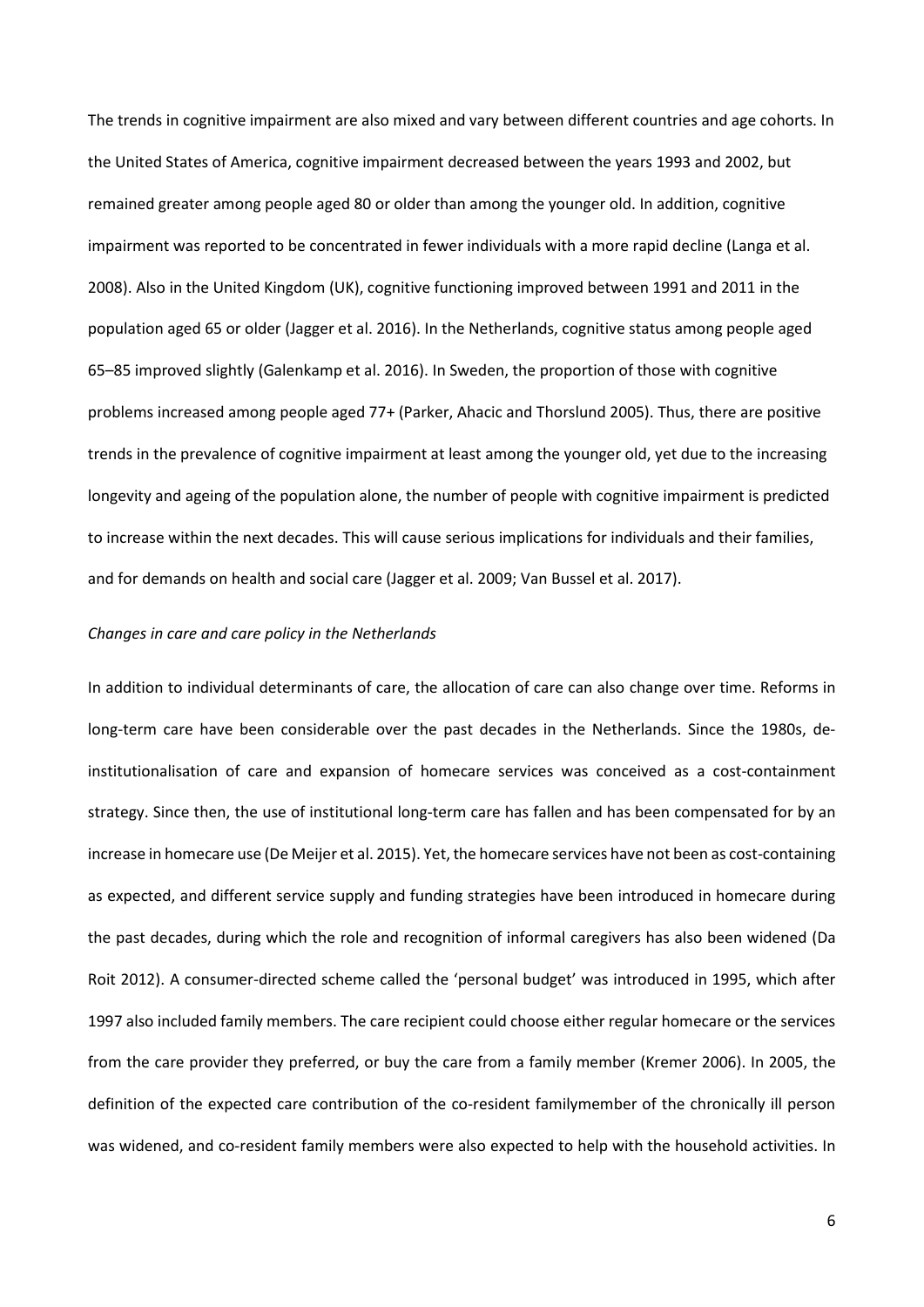2007, the Social Support Act was introduced which stated that local communities should provide services and domestic care for people in need and their informal caregivers. In 2004–2008, a stricter eligibility criterion for access to homecare in the presence of co-resident family members was introduced (Da Roit 2012).

De-institutionalisation and the effect of policy initiatives examined in previous research found that in the last decades the use of institutional long-term care in the older Dutch population has decreased (Alders, Comijs and Deeg 2016; De Meijer et al. 2015) while formal homecare use has increased. Simultaneously, the use of informal care decreased, but there are signs that formal and informal homecare have become more complementary rather than a substitute for each other in recent years. (Swinkels et al. 2016).

As the availability of informal caregivers has mainly increased, it is possible that the use of informal care has increased over time. Care policy trends have increasingly shifted towards homecare provided by informal caregivers and formal homecare. In addition to this policy development, mixed health trends imply there are more chronic conditions and mild disability, but less severe disability, which may have increased the need for and the use of informal care and formal homecare instead of institutional care. Due to these developments, it is possible that in the group of cognitively impaired people, who are usually in higher need for care, the combination of informal care and formal care has increased, while the use of residential care has decreased.

#### *Research questions*

(1) To what extent has the use of informal care, formal homecare, community services and residential care changed between the years 1992–2012 among people aged 65–85 with cognitive impairment in the Netherlands?

(2) To what extent is the use of different types of care associated with the availability of potential informal caregivers, and has that changed during the study years?

(3) Is there an interdependency between the use of informal care, formal care and community services by cognitively impaired older people, and has that changed during the study years?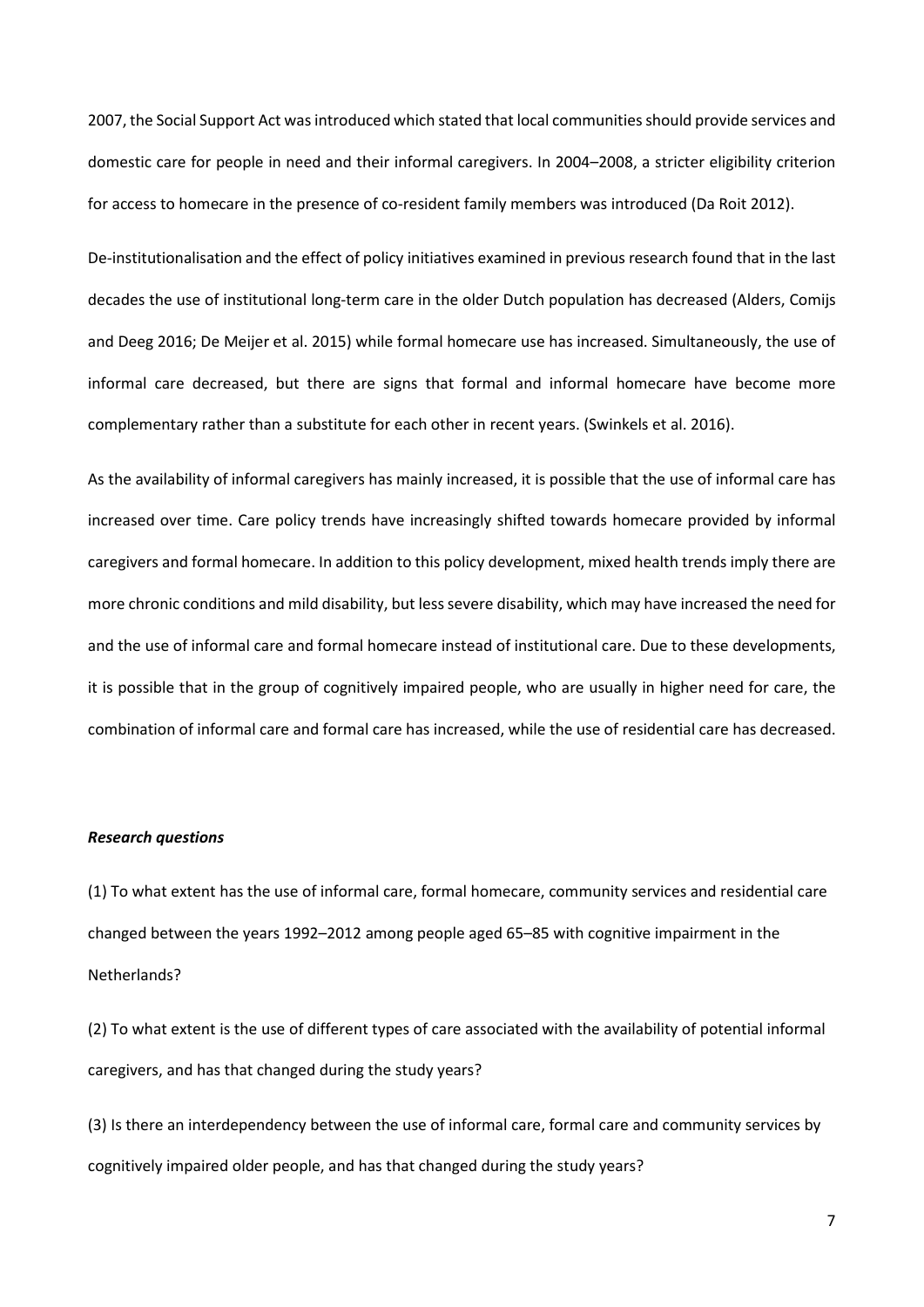# *Methods*

## *Data*

This study employs the Longitudinal Aging Studies Amsterdam (LASA) data. LASA is an ongoing longitudinal study focusing on the consequences of ageing, including information on physical, cognitive, psychological and social functioning in older age, the use of care and the changes that occur over time (Hoogendijk et al. 2016). The first interviews were carried out in 1992–1993 among respondents aged 55–85 (N = 3,107). Measurement time periods are conducted every three years. In addition to the baseline cohort, in 2002– 2003 a new cohort aged 55–65 was addedto the sample ( $N = 1,002$ ). They are included in subsequent measurements. The latest available data are from the years 2011–2012 (N = 1,522). In this study, data from all seven measurement time periods are used. The original LASA sample is based on a nationally representative sample of older adults, based in three geographic regions in the Netherlands (Huisman et al. 2011). At all measurement waves, both community-dwellers and people living in residential homes were included in the survey.

The Mini-Mental State Examination (MMSE) was employed in every data collection. MMSE is used as a screener of cognitive impairment. It includes 20 interview questions concerning different cognitive domains and the score ranges from 0 to 30, a higher score indicating better cognitive functioning.

## *Sample of cognitively impaired persons*

The MMSE score is strongly influenced by age and education. A lower MMSE score without cognitive impairment is associated with lower education and higher age (Feng et al. 2012; Schmand et al. 1995). We used age- and education-specific norms (Kempen, Brilman and Ormel 1995) to determine cut-off points to identify people with cognitive impairment in every cohort (age- and education-based mean MMSE score −1.5 standard deviations). According to this classification, the MMSE cut-off point had a range from 27 of those highest educated 65–69 year olds to 21 of the lowest educated 80–85 year olds. In all, the MMSE score range among those who were classified as cognitively impaired was 2–27. In every study year around 10 per cent of the total study population were classified as cognitively impaired. Only those who had valid MMSE scores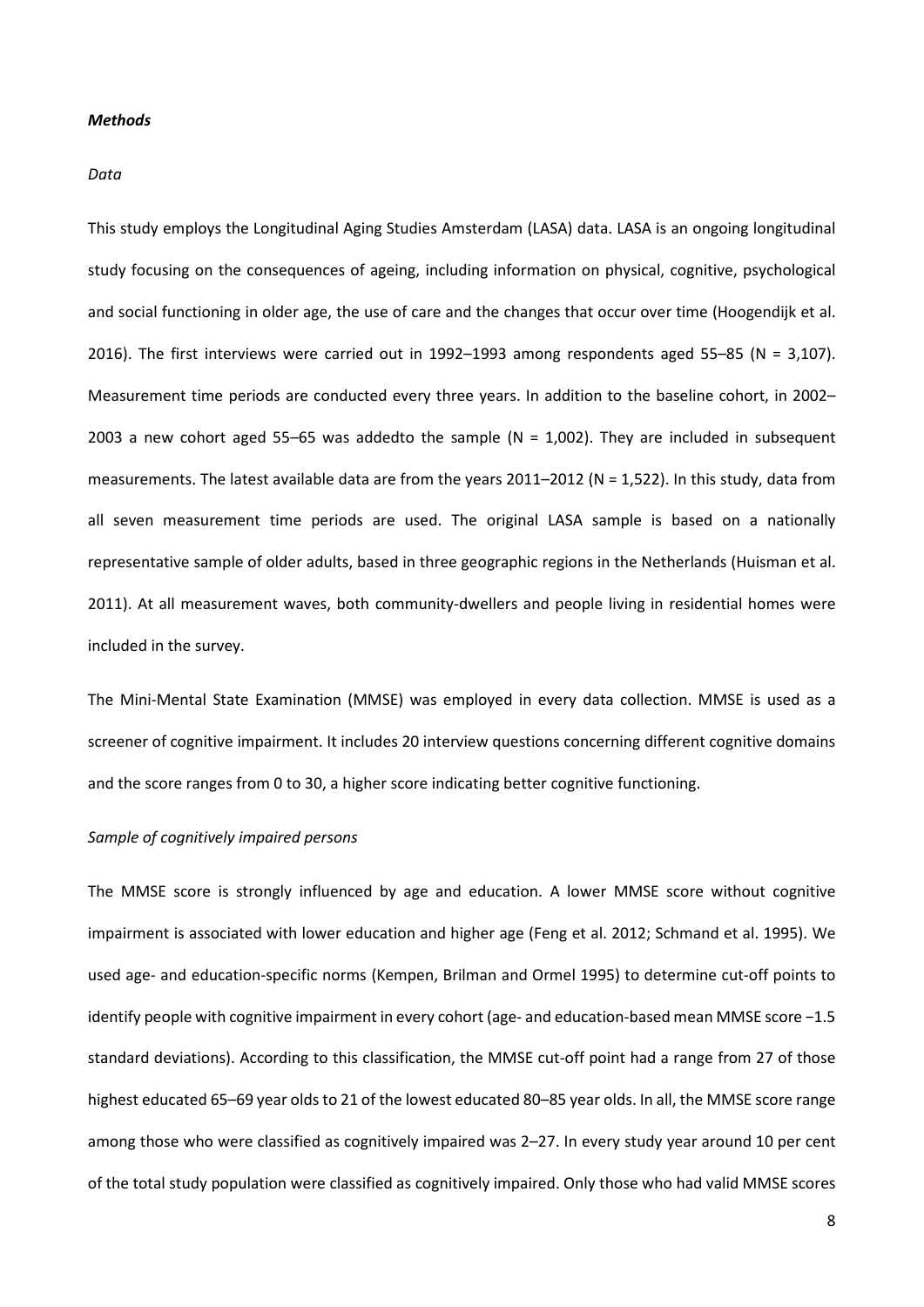were included in the study population. To make samples of different cohorts comparable, and to keep the cohorts similar in age to the group to whom the findings will be generalised between the study years, only those who fell in the age range of 65–85 were included. In terms of the age range used in this study, it should be acknowledged that the findings represent younger old people with cognitive impairment, i.e. those aged 65–85, not the oldest old.

The proportion of those who fell into the group of cognitively impaired in consecutive study time periods was rather low: 22 per cent of those who were classified as cognitively impaired and fell into the age range of 65– 85 in the first wave were also included in the study sample in the second wave. From the second sample of cognitively impaired, 23 per cent were included in the third sample; from the third, 23 per cent in the fourth; from the fourth, 19 per cent in the fifth; from the fifth, 21 per cent in the sixth and from the sixth, 26 per cent in the last time period. More detailed examination showed that around 30 per cent also participated in the interviews in the next time period but were no longer cognitively impaired according to the age- and education-adjusted MMSE score, around 8 per cent were older than 85 and thus did not fall into the age range any more, 21 per cent had died before the next interview, 13 per cent did not participate in the next face-to-face interview but only in a telephone or proxy interview, 3 per cent refused, 2 per cent were ineligible to participate and 1 per cent were not contacted. This indicates that more than half of the respondents were included in the study sample only once. The total number of interviews in the seven time periods amounts to 1,022, gathered from 813 respondents.

## *Measurements*

## Outcome variables

This study concentrates on five outcomes. The four care types studied were informal care, publicly provided formal homecare, community services and residential care. Two questions were asked: 'Do you receive help with personal care, for example washing, bathing, dressing?' and 'Do you receive help with domestic activities, for example cleaning, shopping, cooking?' If answered in the affirmative, the respondent was asked who provided this type of help. Informal care included personal and domestic help provided by an unpaid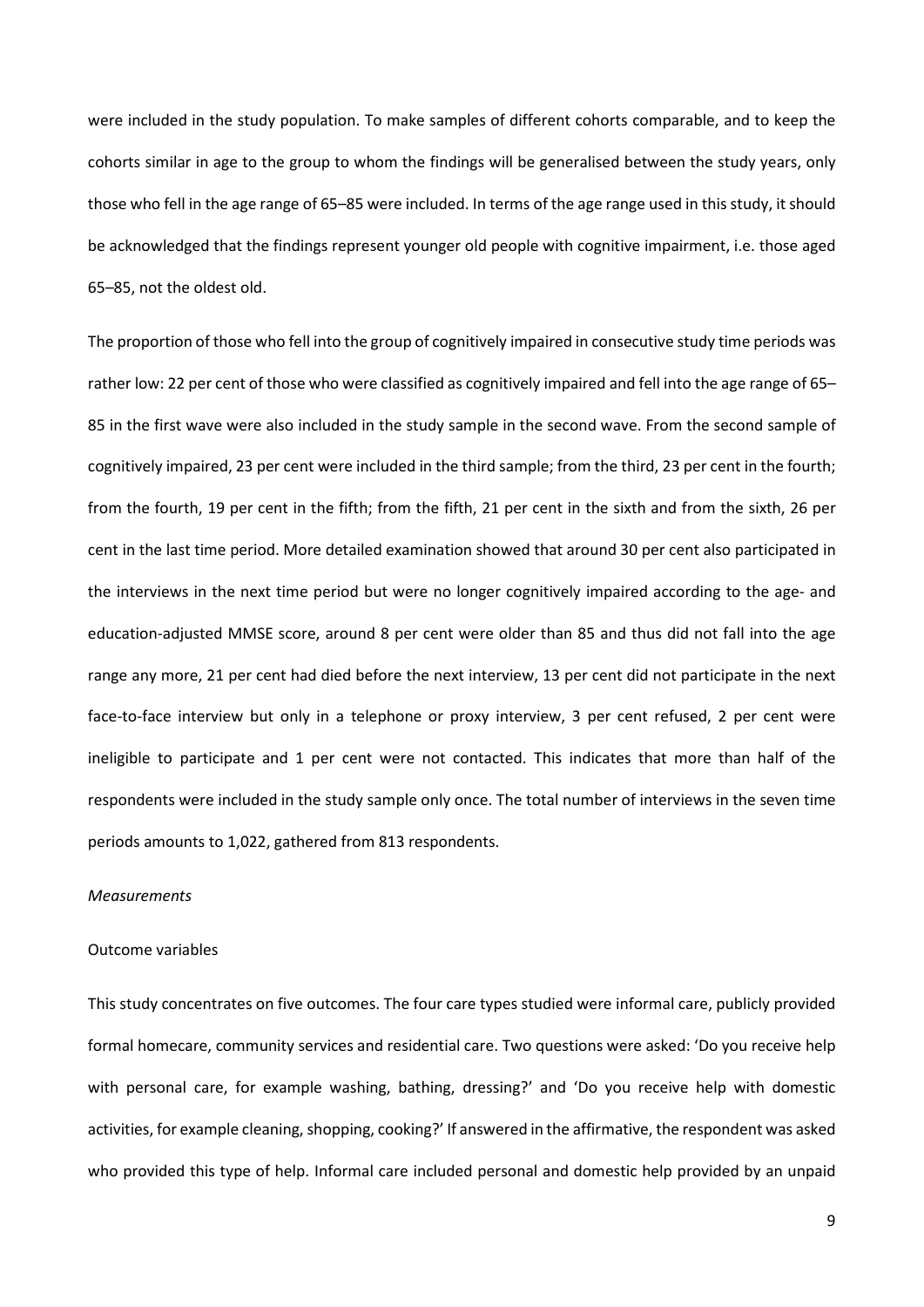caregiver (partner, son or daughter, other relative, neighbour or friend). Formal care included personal and domestic help provided by a professional caregiver from a homecare organisation.

Community services included the use of telephone help services, meals on wheels, open table (a type of meal service), volunteers, transport services or domestic services (help with small household tasks). Residential care is the care offered in a residential care facility round-the-clock for those who are unable to live in the community and have the most demanding care needs. The fifth outcome variable consisted of those persons who did not use any of the above-mentioned care types, or private homecare, and was therefore titled the no care group.

#### Explanatory variables

The year of observation is used as an explanatory variable that refers to the historical time period, created using the year of interview (Swinkels et al. 2016). Predisposing variables consist of socio-demographic factors, in this study age, gender, and educational level ranging from low (elementary school only), median (secondary education) to high (college, university or higher). The need variablesinclude MMSE score, number of functional limitations (range 0–3, highest score refers to highest difficulty) and number of chronic conditions out of seven major conditions. Functional limitations were measured in three areas: the ability to use stairs, to use own or public transport, or to cut own toenails. Chronic conditionsincluded (a) lung disease, (b) cardiac disease, (c) peripheral arterial disease, (d) diabetes, (e) cerebrovascular accident, (f) osteoarthritis or rheumatoid arthritis and (g) cancer. Enabling variables included living with a partner, having a partner outside the household, living with a son or daughter, i.e. a child, at least one child living nearby (approximately 30 minutes travelling distance) and the social network size (range 0–78, higher score indicates larger network size). A sense of mastery, i.e. the feeling that one has control of events and ongoing situations (range 5–25, higher score indicates a greater sense of mastery), and private care, i.e. personal or domestic care that is paid out of pocket, are used in this study as enabling factors. The data included help provided by volunteers and other non-kin, but as their share in this sample was minor or non-existent they were not included in the analysis.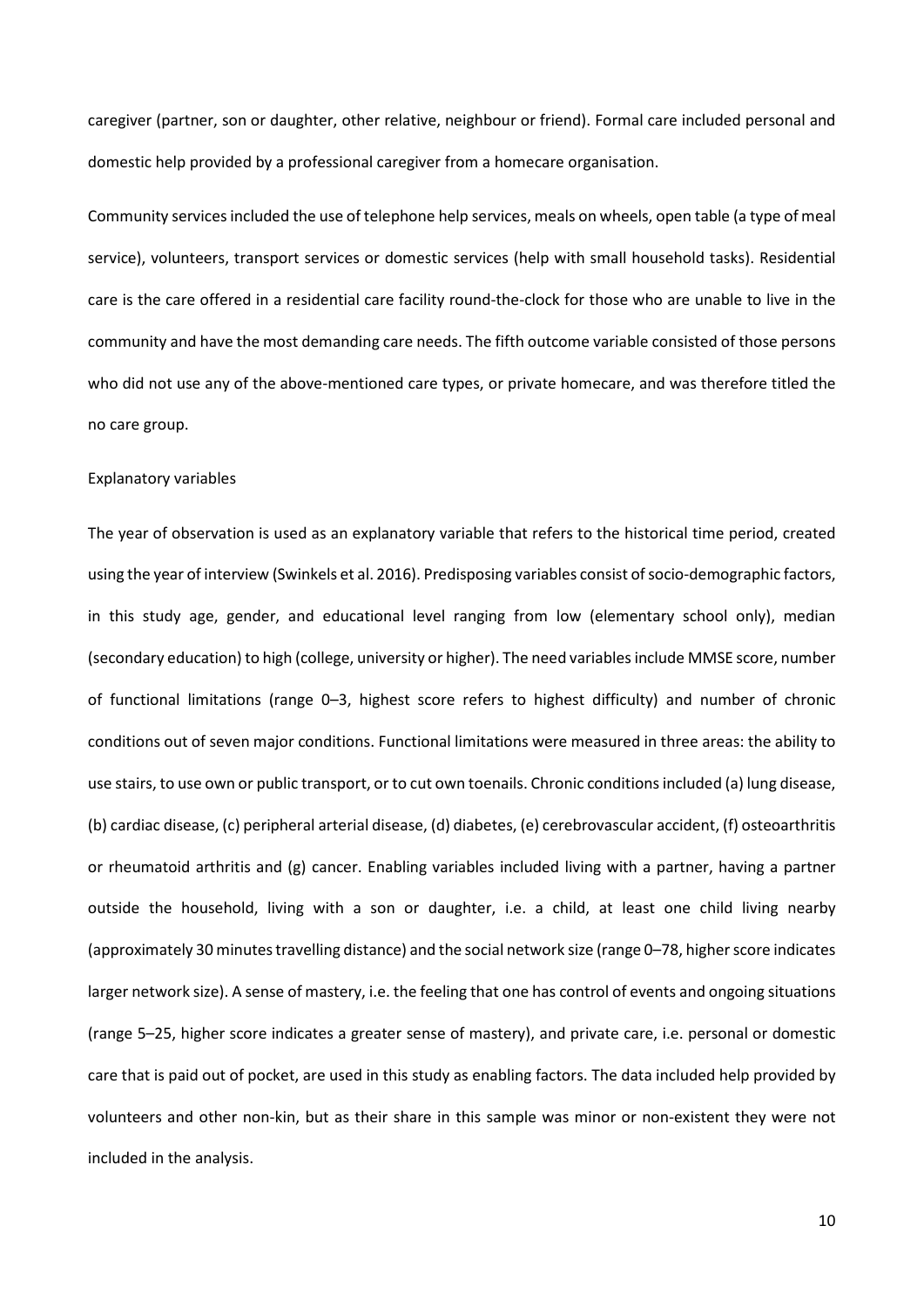#### *Analyses*

The descriptive statistics were adjusted for age and gender, using analysis of variance in every time period so that the changes in care use between the observation years would not reflect age and gender differences in different time periods butrather the differences between them. For statistical analysis, generalised estimating equations (GEE) logistic regression analysis was applied using IBM Statistics 23. This method corrects within-subject correlations; GEE combines within-subject relationships with a between-subject relationship, resulting in one single regression coefficient (Galenkamp et al. 2012; Twisk 2013). An unstructured correlation matrix was used because it assumes all correlations to be different. In community services Models 3–6 the exchangeable correlation matrix was used due to better model fit. All five outcome variables were dichotomous variables (1 = uses the services, 0 = does not use), measured in every time period. Time trends in care use might be non-linear, thus the year of observation is included in Models 1–4 and 6 as a continuous variable, and in Models 1 and 5 as a categorical variable, to show the yearly differences. Timesquared (year2) was tested in every model yet it was statistically significant only in the interaction term formal homecare × year2 (significance level p < 0.10) in community services (Table 4), thus we dropped the variable time-squared. In univariate models, every explanatory variable was included separately in the model to describe the univariate association with the outcome variable before other explanatory variables were taken into account (Model 1). Next, the predisposing characteristics and health-related factors were included in Model 2. In Model 3, the enabling variables were added. When informal care, formal homecare or community services were studied, the potential interdependent types of care were included in Models 4 and 5. Different services may be complementary, or be substitutes for each other, and thus different types of care were used as explanatory variables. Residential care is offered in a care facility, thus homecare is not complementary care to residential care. In Model 6 (Model 5 in residential care), the explanatory variables of interest (i.e. potential informal caregivers and other types of care), of which significance was proven in Models 4 and 5 ( $p < 0.05$ ), were studied with interaction terms with observation year to reveal the possible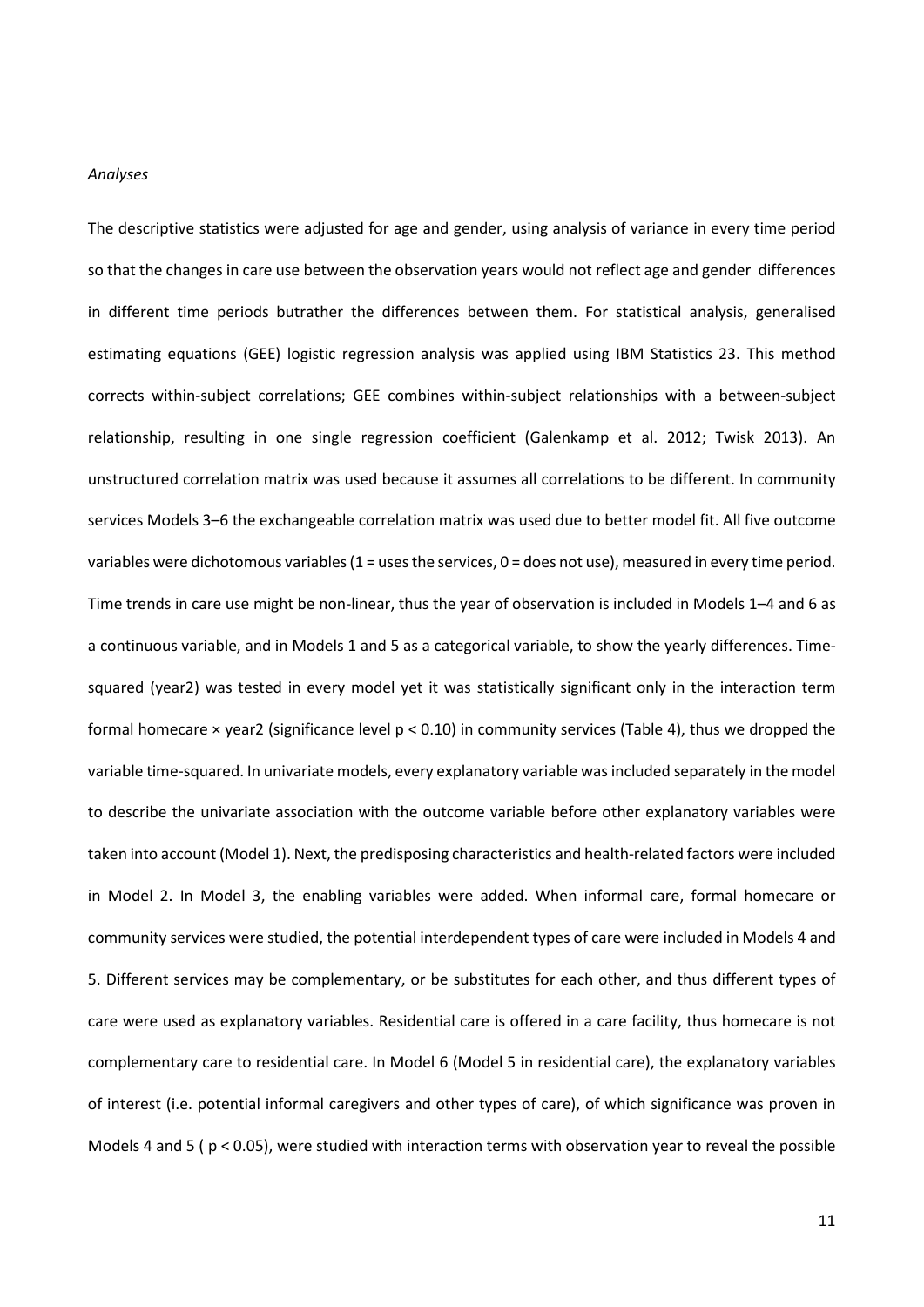changes over time (interaction term significance level p < 0.10). To illustrate the use of different care types in different observation years when predisposing, enabling and health-related individual characteristics are taken into account using the analysis of variance, the proportions of users are shown in Figure 1.

## *Results*

Description of the study population Between the study years the mean age varied from 73.4 to 76.7 years. The study population was slightly younger in later years due to selective drop-out of the older frail respondents and the addition of 55–65 year olds in 2002–2003 (Table 1). About half were female. The level of education increased during the years studied. In the early study years about a quarter had intermediate or higher education, but in later years more than half had achieved this. The mean MMSE score was slightly higher in later years. The mean number of functional limitations and the mean number of chronic conditions fluctuated but increased between the first and the last time periods, although the increase was statistically significant only in chronic conditions.

<Table 1 about here>

<Figure 1 about here>

## *The change in use of care between 1992 and 2012*

The proportion of users of different types of care fluctuated between the study years when age and gender were taken into account (Table 1). Between the earlier and later study years, the use of informal care and residential care decreased: in Figure 1, informal care and residential care both show decreasing trends, especially after 2001–2002. The decrease in informal care and residential care was statistically significant in univariate models (Tables 2 and 3), and in the models where all explanatory variables were taken into account when studying informal care between the reference years (1992–1993) and the years 1995–1996 and 2011– 2012 (Table 2, Model 5), and residential care in Model 3 (Table 3).

<Table 2 and 3 about here>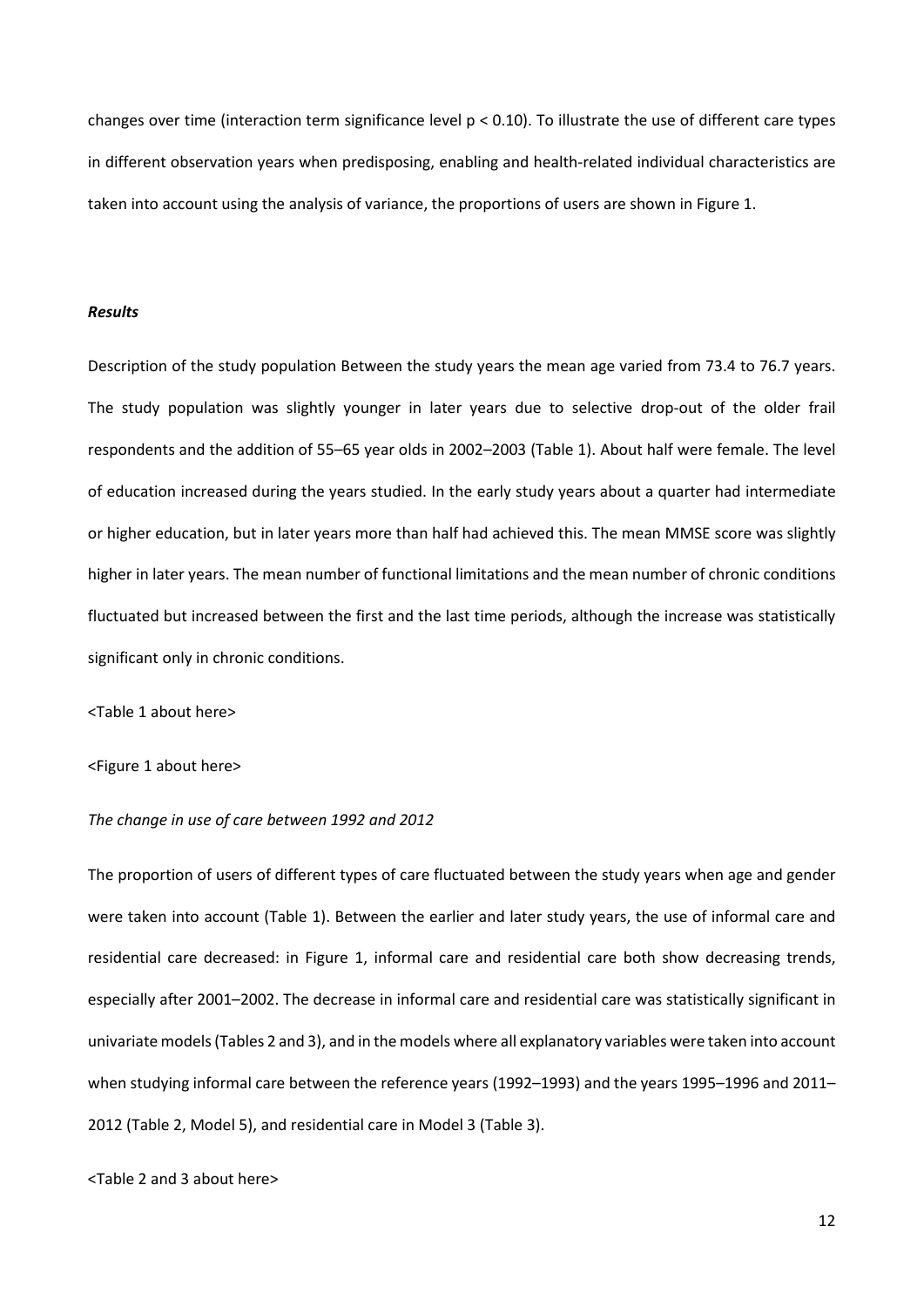When age and gender were taken into account, the use of formal homecare and community services increased, as did the proportion of those who used privately paid homecare services, but these changes were not statistically significant (Table 1). When the explanatory variables were taken into account, the proportion of community service and formal homecare users fluctuated between the study years (Figure 1). The differences in formal homecare use between the observation years were not statistically significant in any of the models (Table 4). In community services, the increase was statistically significant in the univariate model between the reference years and the years 1998–1999 and 2005–2006 (Table 5). However, the statistically significant differences were no longer present after the predisposing and health-related factors were included (Model 2).

## <Table 4 and 5 about here>

When all of the care types were totaled, the no care group increased, especially after the late 1990s (Figure 1). The increase in the no care group was statistically significant when all of the explanatory variables were included in the models (Table 6, Models 3 and 4).

<Table 6 about here>

# *Potential informal caregivers*

The proportion of persons living with a partner decreased until 1999, after which it increased to about the same level as in 1992–1993 (Table 1). The proportion of those who had a partner outside the household increased, although the proportion was low during the whole study period. Living with a child in the same household was also relatively uncommon and decreased over time. Having a child living nearby fluctuated between the observation years but was lower in the last time period than in the first. Network size increased between the observation years and was the only element in this category that showed statistically significant changes over time.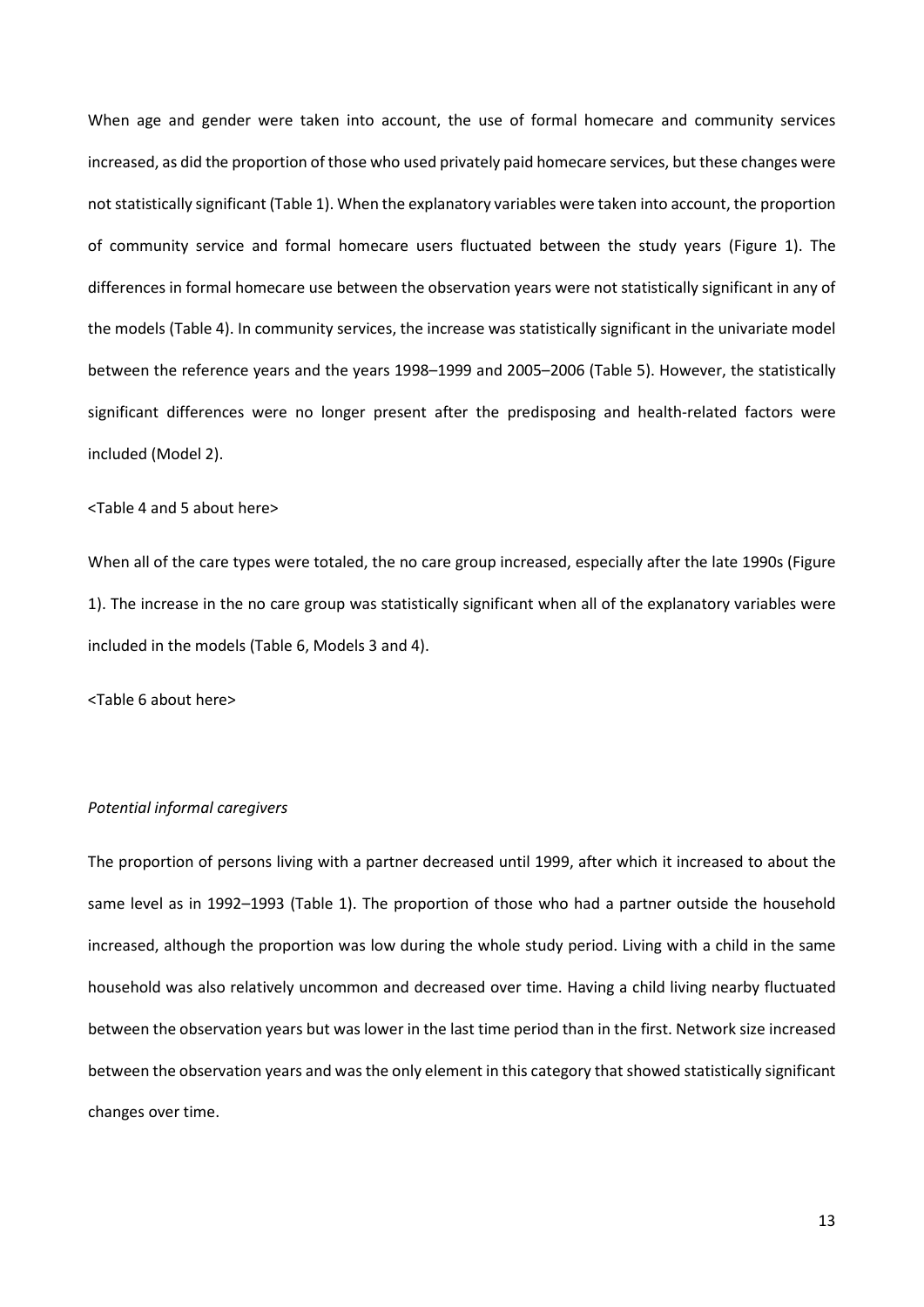After all explanatory variables were included in the models, the association of living with a partner increased the use of informal care and decreased the use of formal homecare and residential care. Living with a child increased the likelihood of using informal care (Table 2) and decreased the likelihood of using residential care (Table 3). A larger network size decreased the likelihood of using residential care (Table 3). After all explanatory variables were included, none of the potential informal caregivers had a significant effect on the no care group.

The interaction terms suggest that the effect of potential informal caregivers did not change over time with the exception of living with a partner on informal care (Table 2, Model 6). The association of living with a partner with informal care use diminished during the study years. More detailed examination of those living with a partner showed that among this group, informal care use increased until 2002, after which it decreased (analysis not shown).

# *The interdependency between different types of care*

Formal homecare showed significant negative association with the use of informal care, and vice versa (Model 5 in Tables 2 and 4), which suggests they are each other's substitutes. However, the positive interaction term formal homecare  $\times$  year for informal care (Table 2) suggests that the complementarity between these services has increased. This means that informal care and formal homecare were increasingly used simultaneously: in more detailed examination, in 1992–1993 about a fifth but in 2011–2012 almost half of the respondents used formal care in addition to informal care (analysis not shown). The use of private care decreased the likelihood of using formal homecare, which suggests private care is a substitute for formal homecare. Community services provided complementary provision and had a positive association with the use of formal homecare and private care (Table 5). None of these associations between private care, formal homecare or community services changed over time.

## *Other explanatory variables*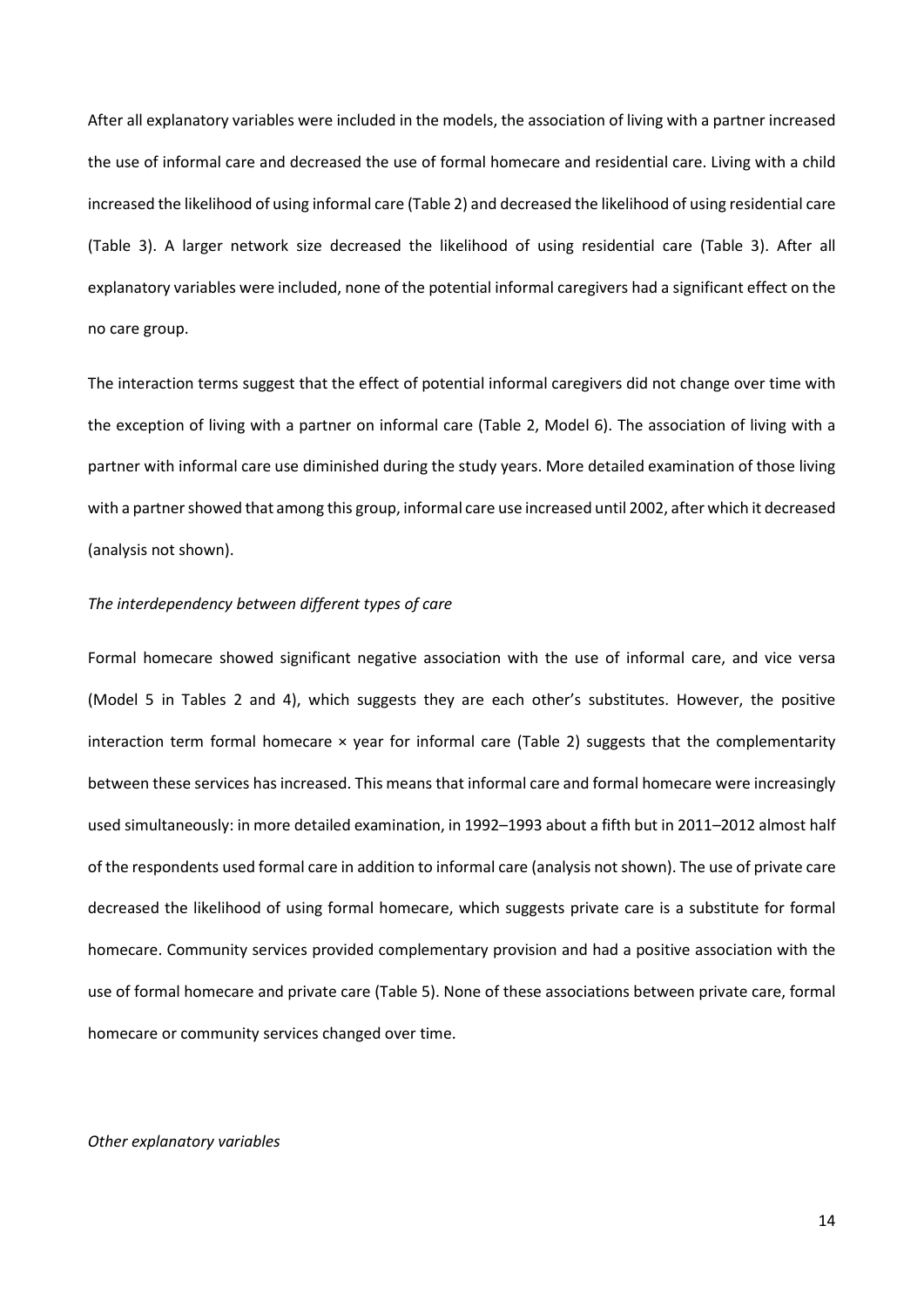Of the health-related variables (Tables 2–6), the higher number of functional limitations increased the likelihood of the use of all four types of care, and decreased the likelihood of belonging to the no care group. Those who had lower MMSE scores were more likely to use formal homecare (Table 4, Models 4 and 5) and residential care (Table 3, Models 3 and 4) than those with higher MMSE scores. Ahigher number of chronic conditions increased the likelihood of using formal homecare (Table 4, Models 4 and 5), and decreased the likelihood of belonging to the no care group (Table 6, Models 3 and 4). Higher age increased the use of informal and formal homecare, while younger age and male gender were associated with belonging to the no care group. A higher sense of mastery decreased the likelihood of using formal homecare and residential care.

## *Discussion*

The aims of this study were to examine to what extent has the use of informal care, public homecare services, community services and residential care changed in the course of time among people aged 65–85 with cognitive impairment. Exploring the extent to which the changes in care use are likely to reflect changes in the care system, as opposed to changes only in individual characteristics, was of special interest to us. In addition, we studied to what extent the use of different types of care is associated with the availability of potential informal caregivers, and whether there is an interdependency between the use of different care services.

The use of informal care and residential care decreased between the observation years among cognitively impaired people. The decreases were partly explained with the changes in individual characteristics such as younger average age and higher education in the later study years. However, because age and education were controlled in Models 2–6, this does not explain fully why informal care was used less in the later observation years. In residential care, the larger network size and higher MMSE score in later years explain some of the decrease over time, but not all. Use of formal homecare and community services fluctuated but did not show any clear changes between the observation years.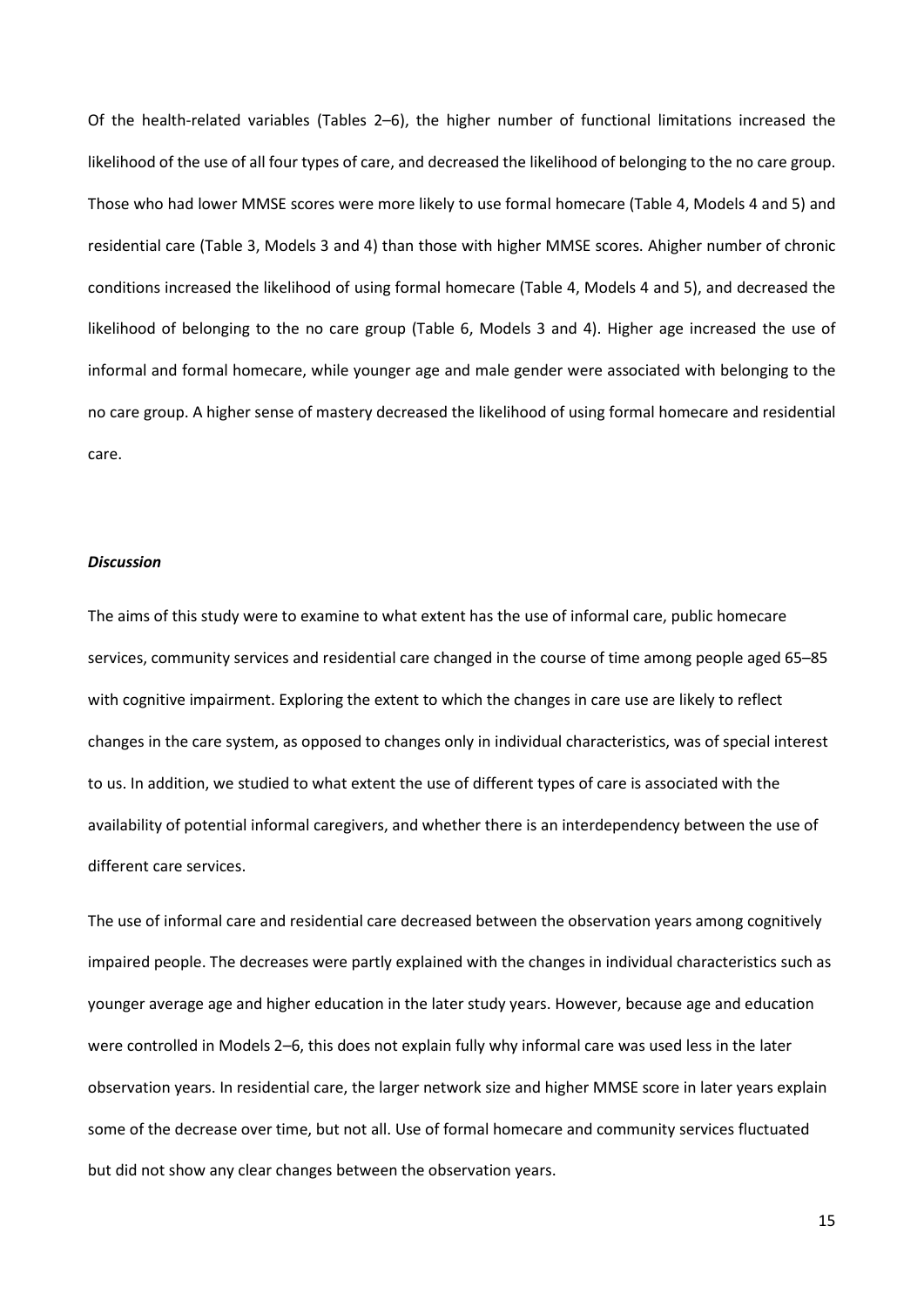Use of informal care reflects the availability of potential informal caregivers, and one of the main interests of this study was to investigate the association of potential informal caregivers with the use of different types of care. Availability of informal caregivers, especially living with a partner, was important in the use of different types of care. The importance of having a co-habiting partner to the use of informal care is supported by previous studies (Bonsang 2009; Pickard 2012). Yet, even though the availability of potential informal caregivers remained at the same level between the observation years, the use of informal care decreased. In agreement with our findings, national trends in informal care seem to be fluctuating. In the Netherlands, the proportion of informal caregivers in the population aged 50 and over increased from 11.4 per cent in 2004–2006 (OECD 2011) to 16.9 per cent in 2010 (OECD 2013), but then decreased to 15.9 per cent in 2013 (OECD 2015). A similar fluctuating trend is also observed in the OECD average (OECD 2011, 2013, 2015). Eom, Penkunas and Chan (2017) found that immediate family caregivers experience lower wellbeing and higher subjective burden than non-immediate family caregivers. Also societal changes, for instance the increase in retirement age, the individualisation of lifestyles and weakening norms of family obligations may reduce the family member's possibilities to engage in an informal care relationship (Anttonen and Häikiö 2011; Fingerman et al. 2012). These effects might be even stronger if the potential care recipient is cognitively impaired, since the caregivers to people with cognitive impairment are found to face moreproblems in coping with their everyday lives than caregivers to the cognitively intact (Van Bruggen et al. 2016). Due to lack of information on informal caregivers' experiences and life situations, or the potential care receiver's willingness to receive care from a family member, our study cannot investigate the causes behind the decrease in partner contribution to informal care. In all, our findings suggest that efforts which enable informal care and support the coping mechanisms of informal caregivers would not only increase the wellbeing of the informal caregivers but would also reduce the need for formal care services (Bonsang 2009; Pickard 2012).

Decrease in residential care was an expected result due to the de-institutionalisation policy in the Netherlands (De Meijer et al. 2015), and a result supported by previous studies (Alders, Comijs and Deeg 2016; De Meijer et al. 2015). According to OECD statistics, of all-cause institutional long-term care use, the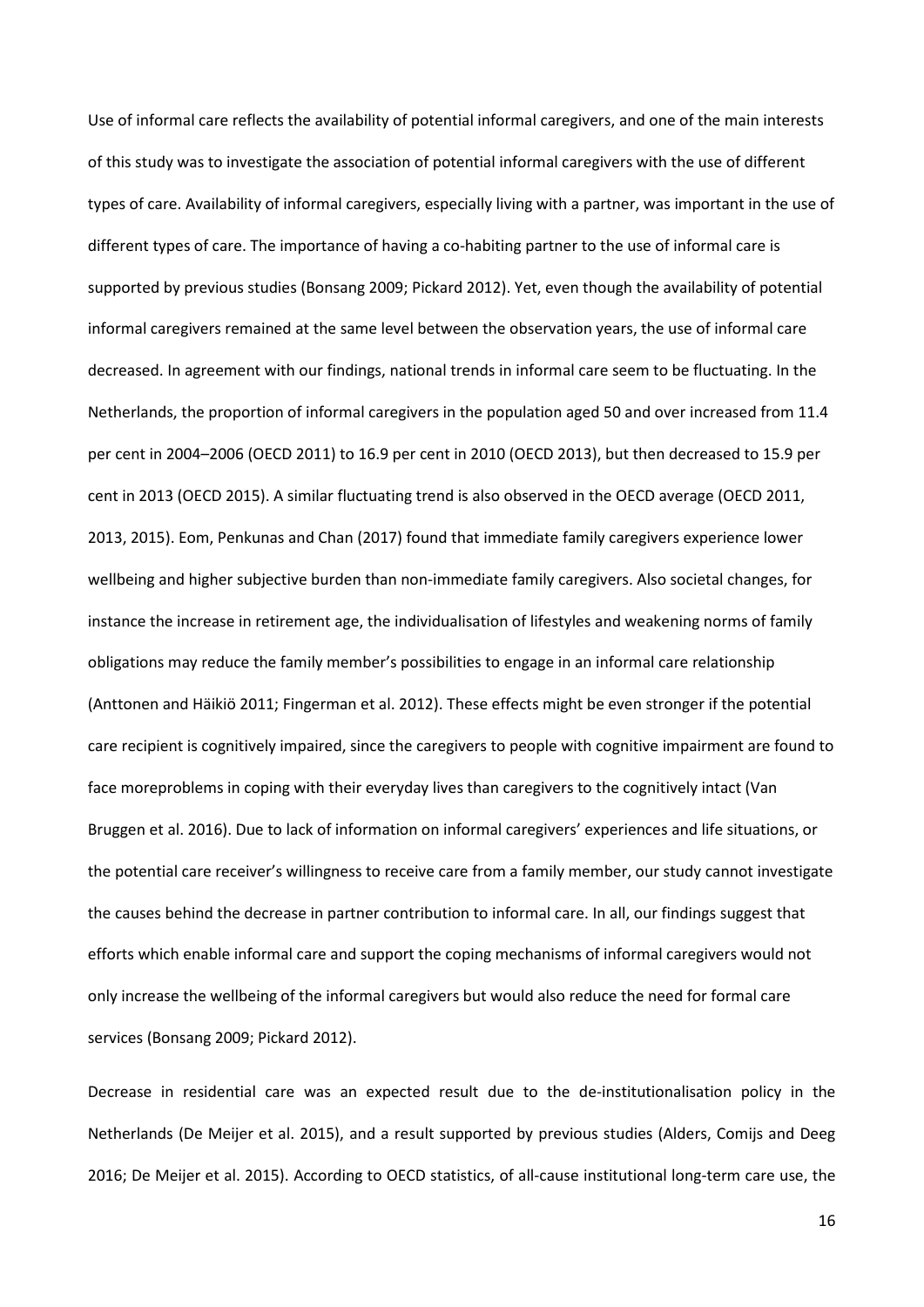proportion of long-term care recipients has decreased during the 2000s among people aged 65–80 and among those aged 80 and over in the Netherlands (OECD 2018). In our study, a lower MMSE score was associated with the higher use of residential care, which was not a surprise since a low MMSE score is an important need factor for professional care (Vecchio et al. 2016; Zhu et al. 2013). The age- and educationadjusted average MMSE score was around 21–22 in every observation year, implying that in most cases the level of cognitive impairment varied from mild to moderate, thus they might be in 'too good a health' for residential care, especially in the later study years when the eligibility for residential care probably was stricter. This interpretation is supported by the fact that the use of residential care decreased even when we took into account the individual determinants of care use, including the health factors, in the analyses. This means that even if the health status of the respondents – MMSE score, number of functional limitations and chronic conditions – held constant over years, the use of residential care would have decreased. The trend of emphasis on those in highest need is observed also in Finland (National Institute for Health and Welfare 2016) and in the UK (Matthews et al. 2016), where long-term care residents were found to be increasingly of people with cognitive impairment and/or dementia.

Unexpectedly, the proportion of persons receiving no care at all increased over the years. This change was not explained by changes in individual characteristics and was found particularly in younger men with less functional disabilities and chronic conditions. This suggests that care services in general are offered increasingly to those in the most severe need measured by physical disability. The association of not using informal or formal care with better functional ability was also found by Paraponaris, Davin and Verger (2012). Even among those cognitively impaired, physical impairment was a more important need factor in order to be eligible for professional care services than the gravity of cognitive impairment in this group where the dominating level of cognitive impairment was mild. People with mild to moderate dementia have reported unmet needs in domains of psychological distress, company and information on available services (Kerpershoek et al. 2017;Mazurek et al. 2017; Van der Roest et al. 2009). Mazurek et al. (2017) stated that care offered to older people, also to those with cognitive problems, is more likely to meet the basic needs in the domains of accommodation, food and householdactivities than in the social and psychological areas. Our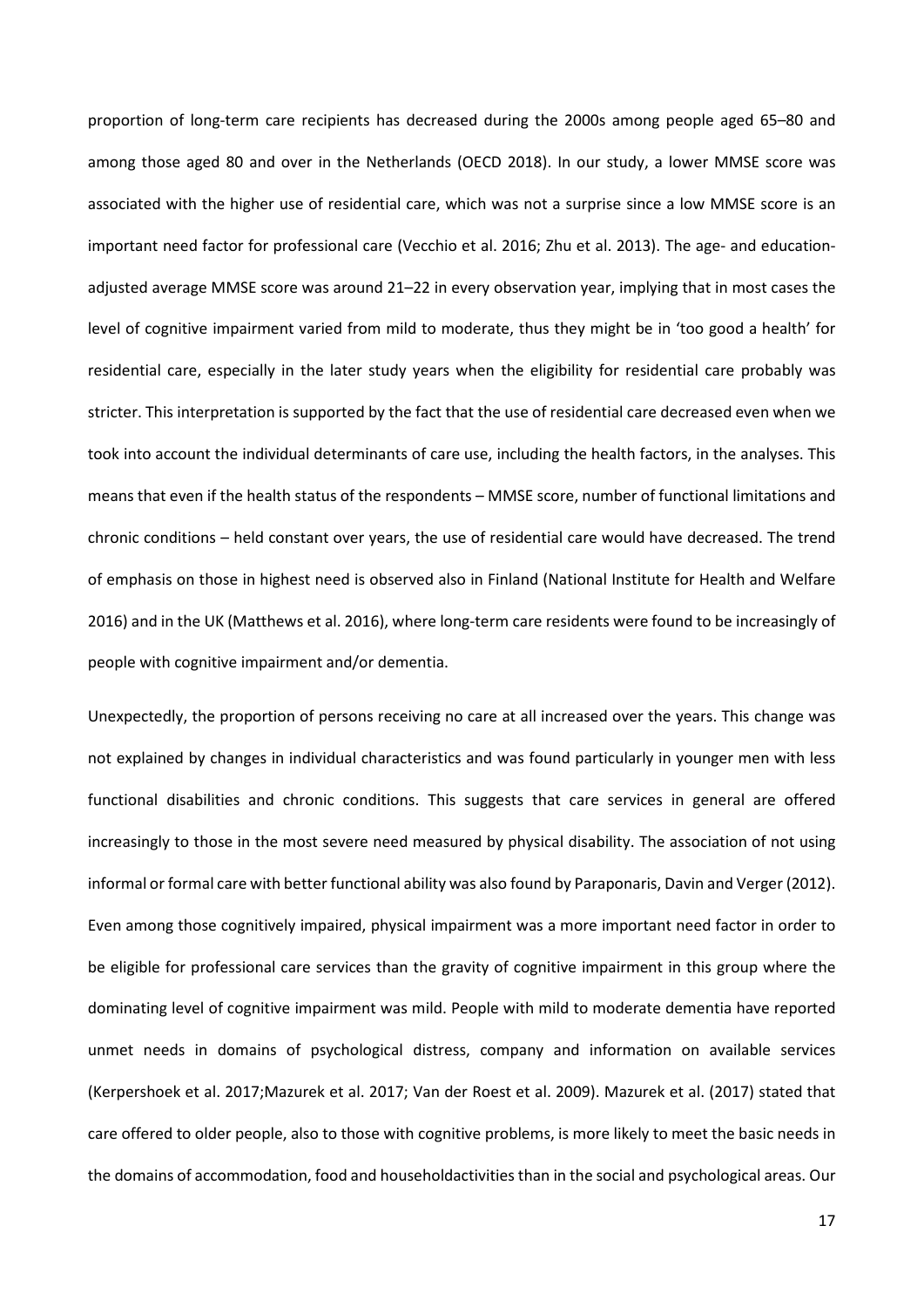study does not provide information on the extent to which those without care use experienced unmet needs in domestic help, personal help, or in social or psychological domains, yet it would be important information in terms of the quality of life of the respondents (Mazurek et al. 2017). The factors behind the increase in those who did not use any of the care types measured in this study should be further studied: whether they manage without any help, or they lack the care they need, or the reduction in care is substituted with some other form of help, for example day care, or if living at home without any potential informal caregivers has contributed to unplanned hospitalisations (Pimouguet et al. 2016).

This study showed the interdependency between different care types and how this has changed over the years. Our results show that informal care and formal homecare could be substitutes for each other, but were also increasingly complementary services, i.e. they were used simultaneously. Substitution in formal and informal care is also found in previous studies of older adults (Bonsang 2009; Li 2005; Pickard 2012; Swinkels et al. 2016; Van Houtven and Norton 2004). The expansion of formal care decreased co-resident care, but when access to formal care decreased, use of informal care rose (Pickard 2012). However, according to Li (2005), increasing amount of formal care does not replace informal care, but rather serves as a complementary service and may provide relief to the informal caregiver's burden. This may be the situation in our study where in addition to a decrease in informal care, informal care was increasingly provided with the support from formal homecare. Privately paid care was a substitute for formal care and this association proved robust over the years. This suggests that financial resources are important in order to deal with potential further reductions in formal homecare. Of other care services studied here, the associations did not change over the years. The striking increase in those who did not use any of the care types implies that the decrease in informal care and the reduction in institutional long-term care capacity has not been substituted by other types of care.

Despite the significant findings in informal care and residential care, the results show rather modest changes between the study years. This might originate in three possible explanations: to the changes in individual determinants of care use described above, to the generosity of the Dutch care system or to the small sample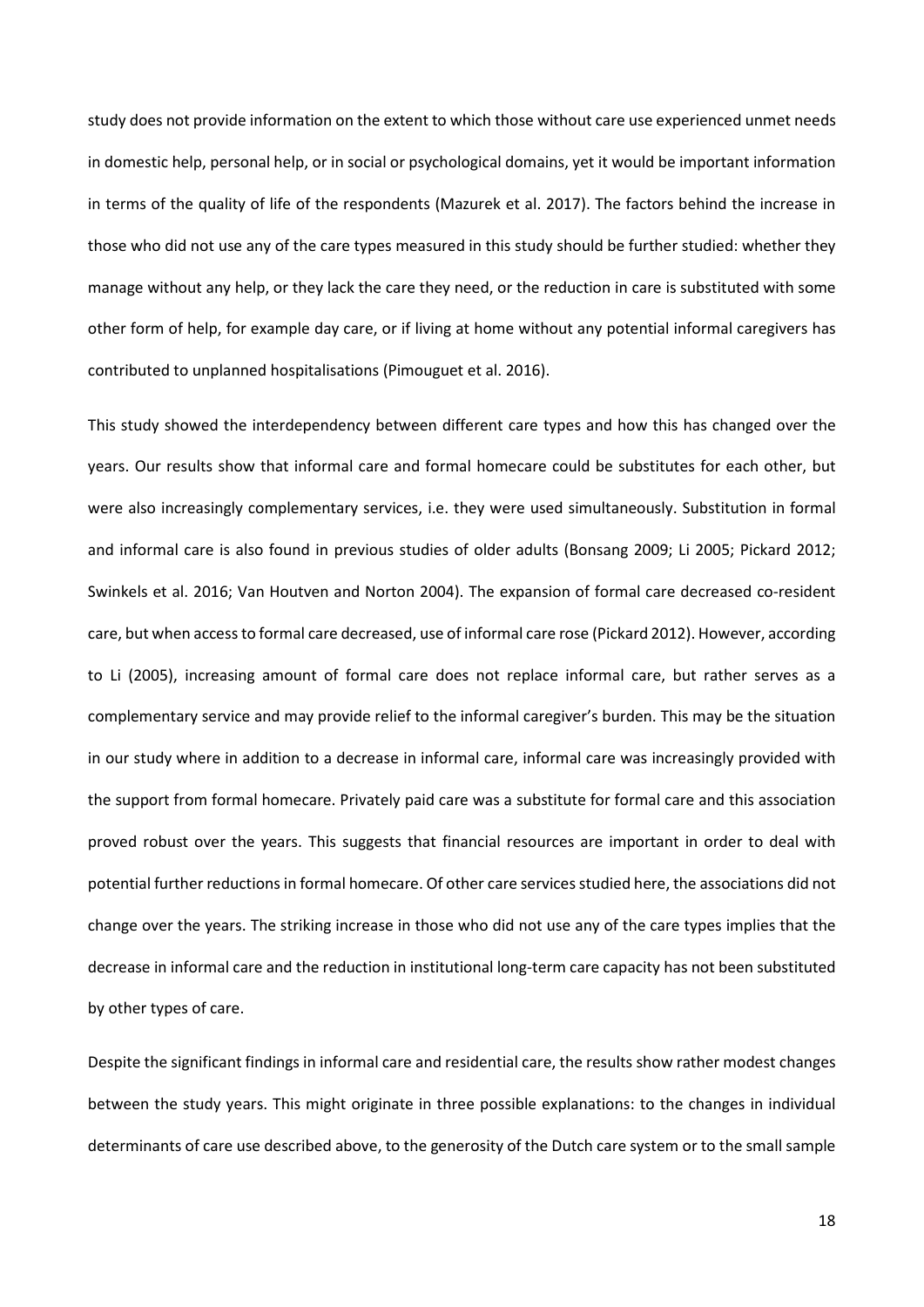size used in this study. The Dutch care system has been, and regardless of reductions still is, rather generous. In 2013, the population receiving long-term care in the Netherlands was the highest of the OEDC countries, the share of people aged 65 receiving long-term care at home was above the OECD average and the amount of funding on health-care resources was in the top five of the largest spenders of the OECD countries (OECD 2015). It is possible that the reductions in this system have not influenced the care use of cognitively impaired adults. One major limitation of this study was the small sample size of cognitively impaired people in the various time periods. The results, i.e. a decrease in informal care and in residential care and the nonsignificant slight increase in formal homecare, follow the same patterns found in past studies on the Dutch older population. These previous results are shown to be at least partly resulting from the changes in care policy (Alders, Comijs and Deeg 2016; De Meijer et al. 2015; Swinkels et al. 2016). With a larger sample size, it is possible that the effect of the observation years would have been stronger.

This study has several limitations. The above-mentioned small sample size due to the fact that only those with valid MMSE scores from personal interviews could be included, might affect the statistical power of the analysis. The LASA also uses telephone interviews and proxy answers. However, for the MMSE score, a proxy answer cannot be used and the telephone interviews using the short-scale MMSE were not available for every study period, thus comparisons over time were not possible to conduct using the short-scale MMSE. Because personal participation was required, those with severe cognitive impairment, i.e. those with the highest care needs, are under-represented, as are the oldest respondents, i.e. those aged over 85. With the constant age range over time, we are able to define to which population our findings can be generalised, that is, people with cognitive impairment aged 65–85. A similar age range in every study year is crucial to keep the samples as comparable as possible over the years. Of course, an 85-year-old in 2012 differs from an 85 year-old in 1992, with the latter possibly being more frail in many aspects, but taking differences in educational level, social resources and physical health into account enables the comparison of age groups over time. The proportion of those who were either temporarily impaired, the proportion of those who dropped out due to inability to answer the long interview in later years, or were unwilling to answer, or were deceased, is in line with the previous study investigating the course of cognitive impairment in LASA data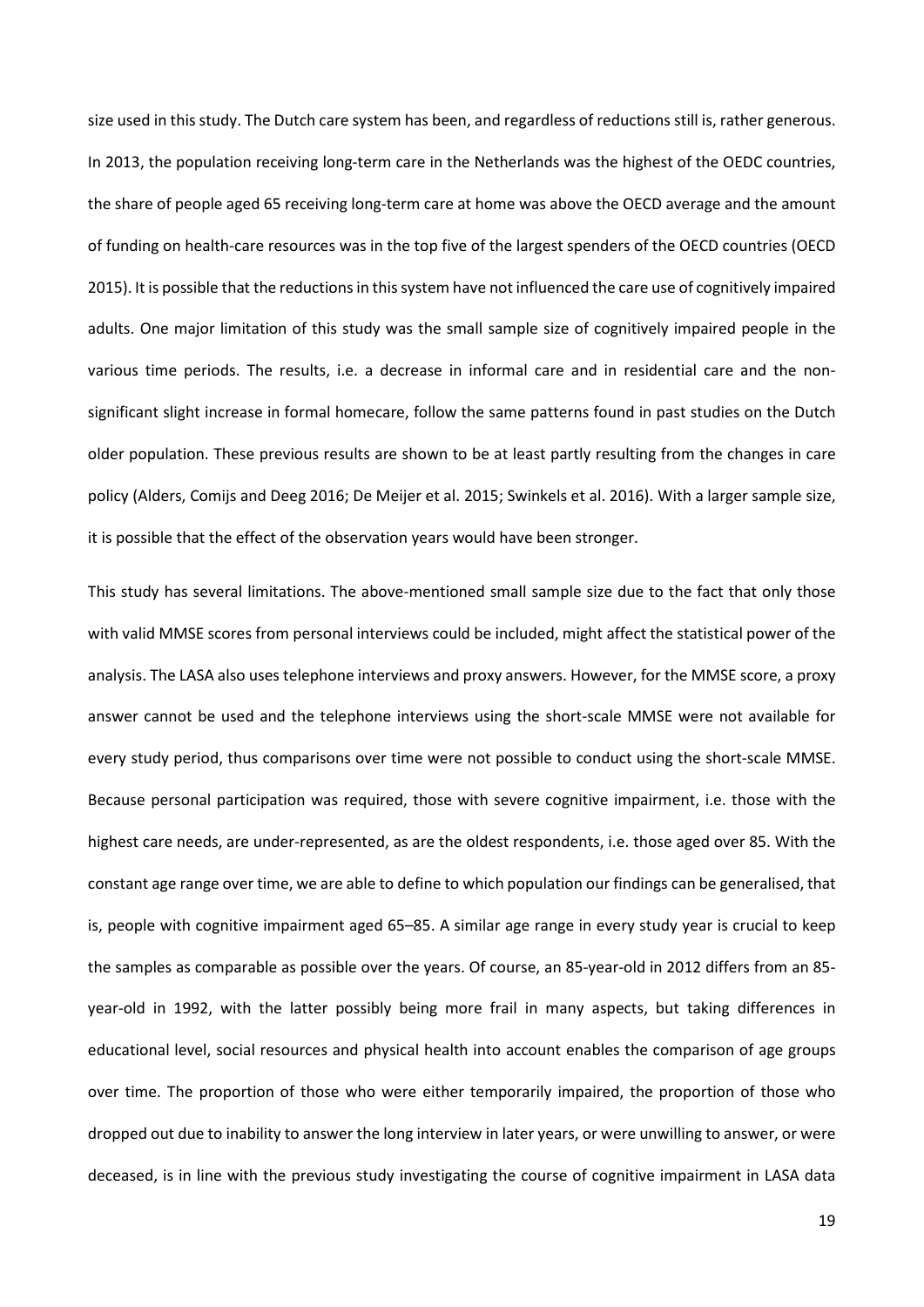(Comijs et al. 2004). A decline in the MMSE score might be a symptom of dementia, yet people may suffer from cognitive impairment for many reasons other than dementia, for instance depression, stress and physical diseases. Thus, it should be acknowledged that our sample includes both people with dementia and those who suffer from cognitive decline due to some other cause. A major strength is the reliable survey data, gathered from the nationally representative sample of older adults over two decades. A specific concern for studies on ageing is that attrition is considerable. However, attrition in LASA can be attributed, for the largest part, to mortality and, to a lesser extent, to refusal or other reasons (Huisman et al. 2011). In terms of explanatory variables, the LASA data include an extensive number of explanatory variables that cover health, functioning and social circumstances, which all potentially affect the need and use of care. This study adds to the previous LASA studies of care use among the older Dutch population (Alders, Comijs and Deeg 2016; Swinkels et al. 2016), with a focus solely on those who were cognitively impaired, the group that is likely to be the most vulnerable group in terms of care need. Because of the small sample size, generalisation of these results should be done with caution. However, this study provides novel information, and to our knowledge is the first study investigating the changes in the use of different types of care in the course of time among cognitively impaired people in the Netherlands.

To conclude, care policy should be prepared for the possible increase in the number of those with cognitive impairment, including dementia, and should not rely excessively on the availability of informal help, but should rather guarantee adequate formal help for those in need. This study suggests that the decrease in informal care, the reduction in the availability of formal homecare and also of residential care capacity have all contributed to the number of people aged 65–85 with cognitive impairment living at home without any care. This development is worrisome and future research should investigate how this group of people without informal or formal care, or residential care, cope with their everyday lives.

Acknowledgements. This work was conducted as a part of the Centre of Excellence in Research on Ageing and Care, funded by the Academy of Finland (grant number 312311). Data are from the Longitudinal Aging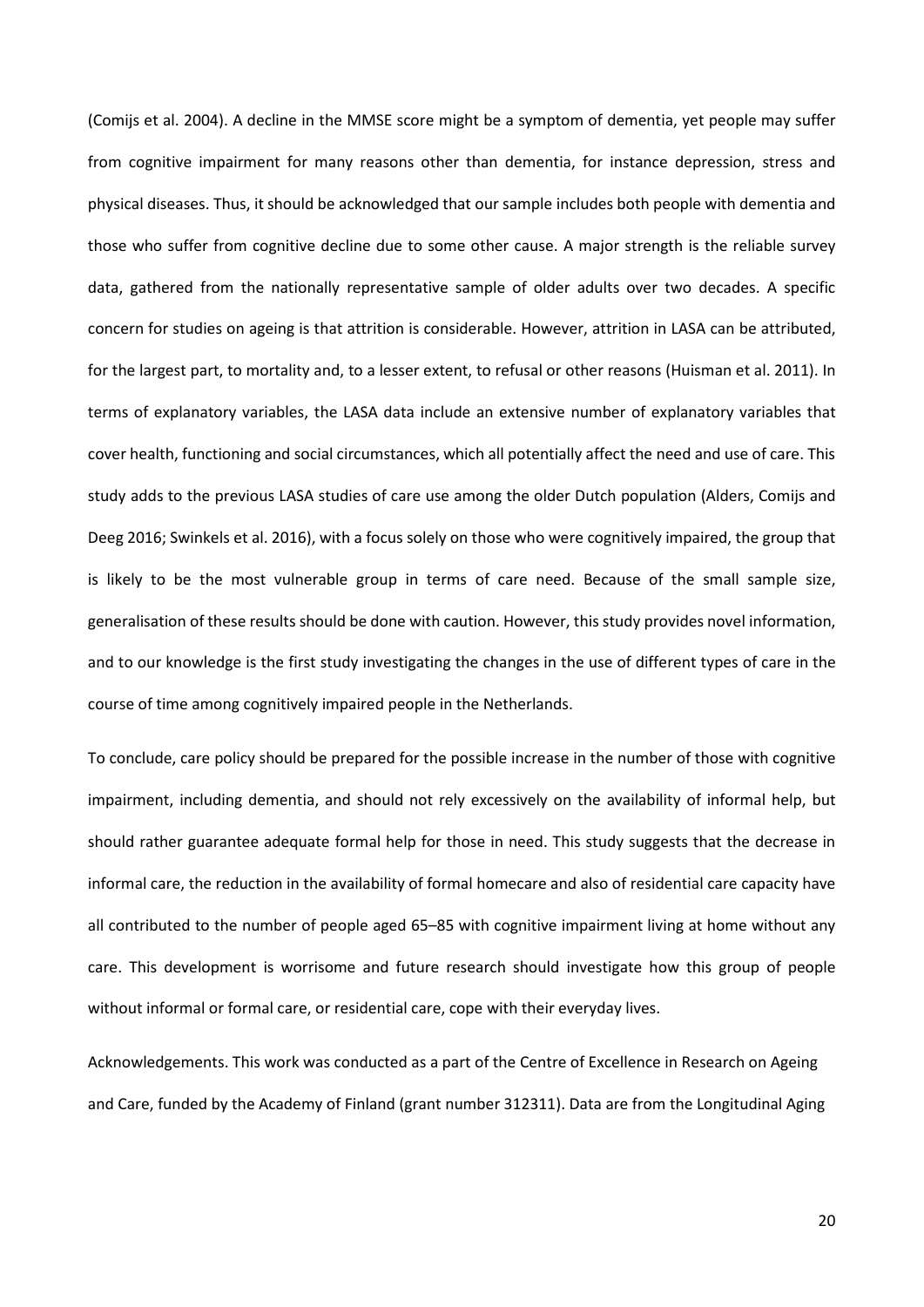Study Amsterdam, which is largely funded by the Dutch Ministry of Health, Welfare and Sport. We thank the Helena Lavikainen Foundation for granting support for travel costs.

Author contributions. The corresponding author is responsible for the study design, analyses and is the main author of the manuscript. Co-authors have read the paper and are aware of its submission. M.A., M.B.G. and H.C. have made a substantial contribution to the conception and design, M.A. and J.R. to analyses and interpretation of data. All authors have contributed to the drafting of the article and have given critical comments throughout the writing process. All authors have approved the version to be published. M.A. controlled the decision to publish.

Financial support. This study is based on data from the Longitudinal Aging Study Amsterdam, which is largely funded by the Dutch Ministry of Health, Welfare and Sport. The corresponding author had a postdoctoral position in the Institute for Advanced Social Research (Research Collegium), University of Tampere, Finland. Travelling costs were funded by a travelling grant from the Helena Lavikainen Foundation.

Conflict of interest. There are no conflicts of interest.

Ethical standards. The Longitudinal Aging Study Amsterdam (LASA) has received approval by the medical ethics committee of the VU University Medical Center. Signed informed consent was obtained from all study participants. For the present study, the permission to use data was obtained from the LASA steering group using the official analysis proposal form

(http://www.lasavu.nl/data/availability\_data/availability\_data.htm).

## References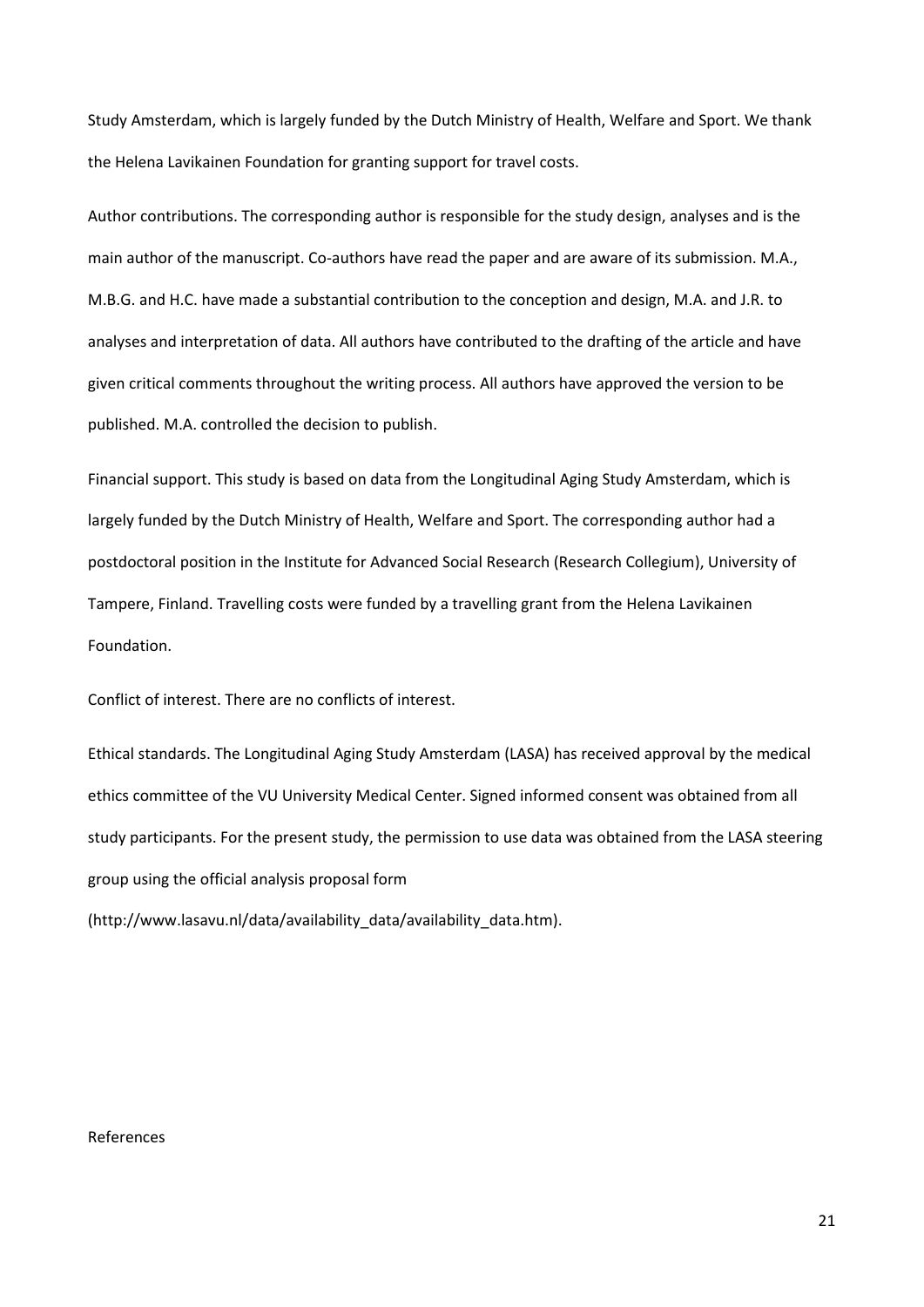Agree EM and Glaser K (2009) Demography of informal caregiving. In Uhlenberg P (ed.), International Handbook of Population Ageing. Springer: Netherlands pp. 647–668. doi: 10.1007/978-1-4020-8356-3\_29

Alders P, Comijs H and Deeg DJH (2016) Changes in admission to long-term care institutions in the Netherlands: comparing two cohorts over the period 1996–1999 and 2006–2009. European Journal of Ageing 14, 123–131.

Andersen R and Newman JF (1973) Societal and individual determinants of medical care utilization in the United States. The Millbank Memorial Fund Quarterly: Health and Society 51, 95–124.

Anttonen A and Häikiö L (2011) Care 'going market': Finnish elderly-care policies in transition. Nordic Journal of Social Research 2, 1–21.

Bonsang E (2009) Does informal care from children to their elderly parents substitute for formal care in Europe? Journal of Health Economics 28, 143–154.

Broese van Groenou MI and De Boer A (2016) Providing informal care in a changing society. European Journal of Ageing 13, 271–279.

Comijs HC, Dik MG, Deeg DJH and Jonker C (2004) The course of cognitive decline in older persons: results from the Longitudinal Ageing Study Amsterdam. Dementia and Geriatric Cognitive Disorders 17, 136–142. Connolly S, Gillespie P and O'Shea E (2014) Estimating the economic and social costs of dementia in Ireland. Dementia 13, 5–22.

Da Roit B (2012) The Netherlands: the struggle between universalism and cost containment. Health and Social Care in the Community 20, 228–237.

De Meijer C, Bakx P, Van Doorslaer E and Koopmanschap M (2015) Explaining declining rates of institutional LTC use in the Netherlands: a decomposition approach. Health Economics 24, 18–31.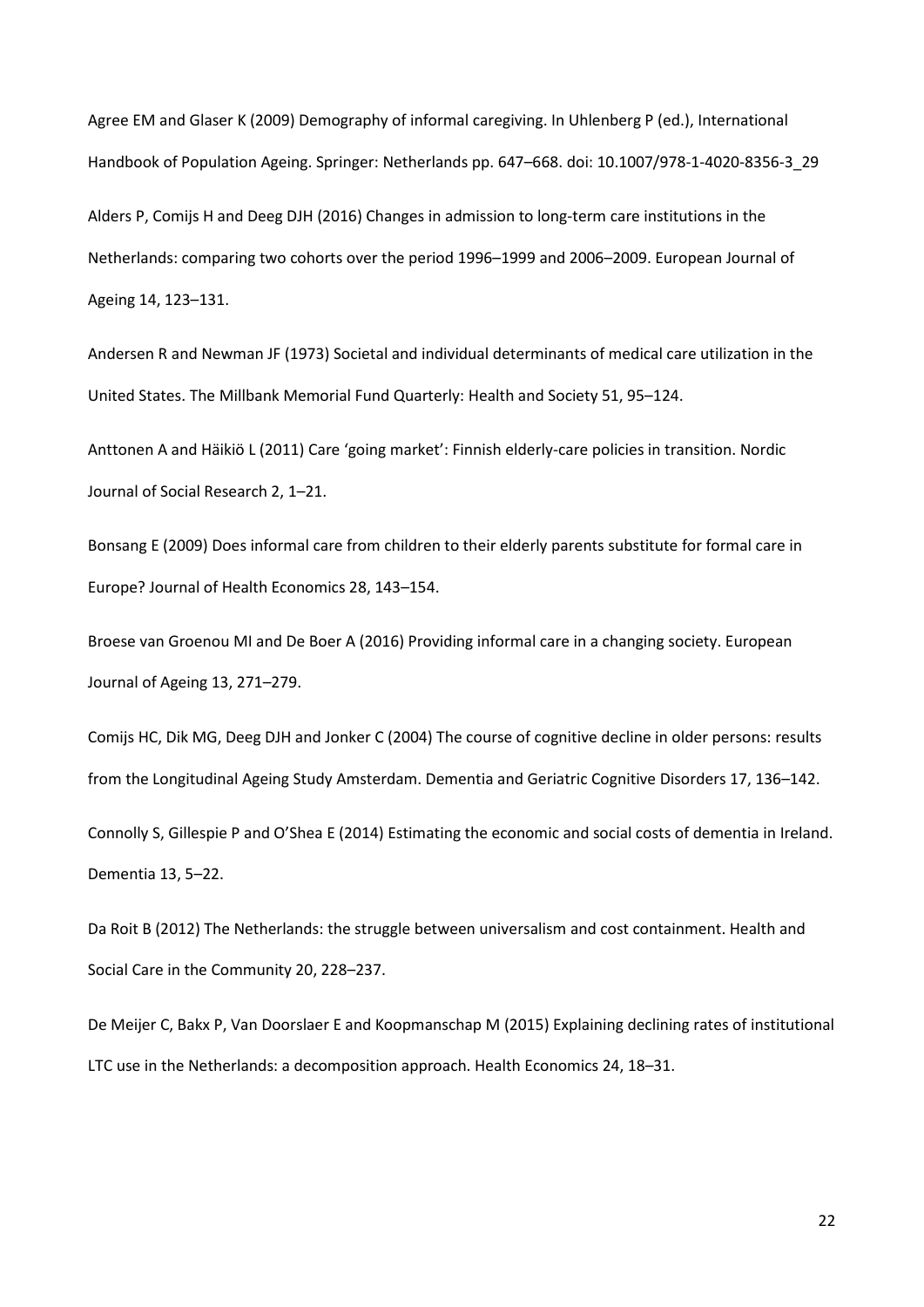Dodge HH, Kadowaki T, Hayakawa T, Yamakawa M, Sekikawa A and Ueshima H (2005) Cognitive impairment as a strong predictor of incident disability in specific ADL–IADL tasks among communitydwelling elders: the Azuchi study. Gerontologist 45, 222–230.

Eom K, Penkunas MJ and Chan AWM (2017) Effect of caregiving relationship and formal long-term care service use on caregiver well-being. Geriatrics & Gerontology International 17, 1714–1721.

Feng L, Chong MS, Lim WS and Ng TP (2012) The Modified Mini-Mental State Examination test: normative data for Singapore Chinese older adults and its performance in detecting early cognitive impairment. Singapore Medical Journal 53, 459–462.

Fingerman KL, Pilleman KA, Silverstein M and Suitor JJ (2012) The baby boomers' intergenerational relationships. The Gerontologist 52, 199–209.

Fors S and Thorslund M (2015) Enduring inequality: educational disparities in health among the oldest old in Sweden 1992–2011. International Journal of Public Health 60, 91–98.

Galenkamp H, Braam AW, Huisman M and Deeg DJH (2012) Seventeen-year time trend in poor self-rated health in older adults: changing contributions of chronic diseases and disability. European Journal of Public Health 23, 511–517.

Galenkamp H, Deeg DJH, de Jongh RT, Kardaun JW and Huisman M (2016) Trend study on the association between hospital admissions and the health of Dutch older adults (1995–2009). BMJ Open 16, e011967.

Hoogendijk E, Broese van Groenou MI, van Tilburg T and Deeg DJH (2008) Educational differences in functional limitations: comparisons of 55–65-year-olds in the Netherlands in 1992 and 2002. International Journal of Public Health 53, 281–289.

Hoogendijk EO, Deeg DJH, Poppelaars J, van der Horst M, Broese van Groenou MI, Comijs HC, Pasman HRW, van Schoor NM, Suanet B, Thomése F, van Tilburg TG, Visser M and Huisman M (2016) The Longitudinal Aging Study Amsterdam: cohort update 2016 and major findings. European Journal of Epidemiology 3, 927–945.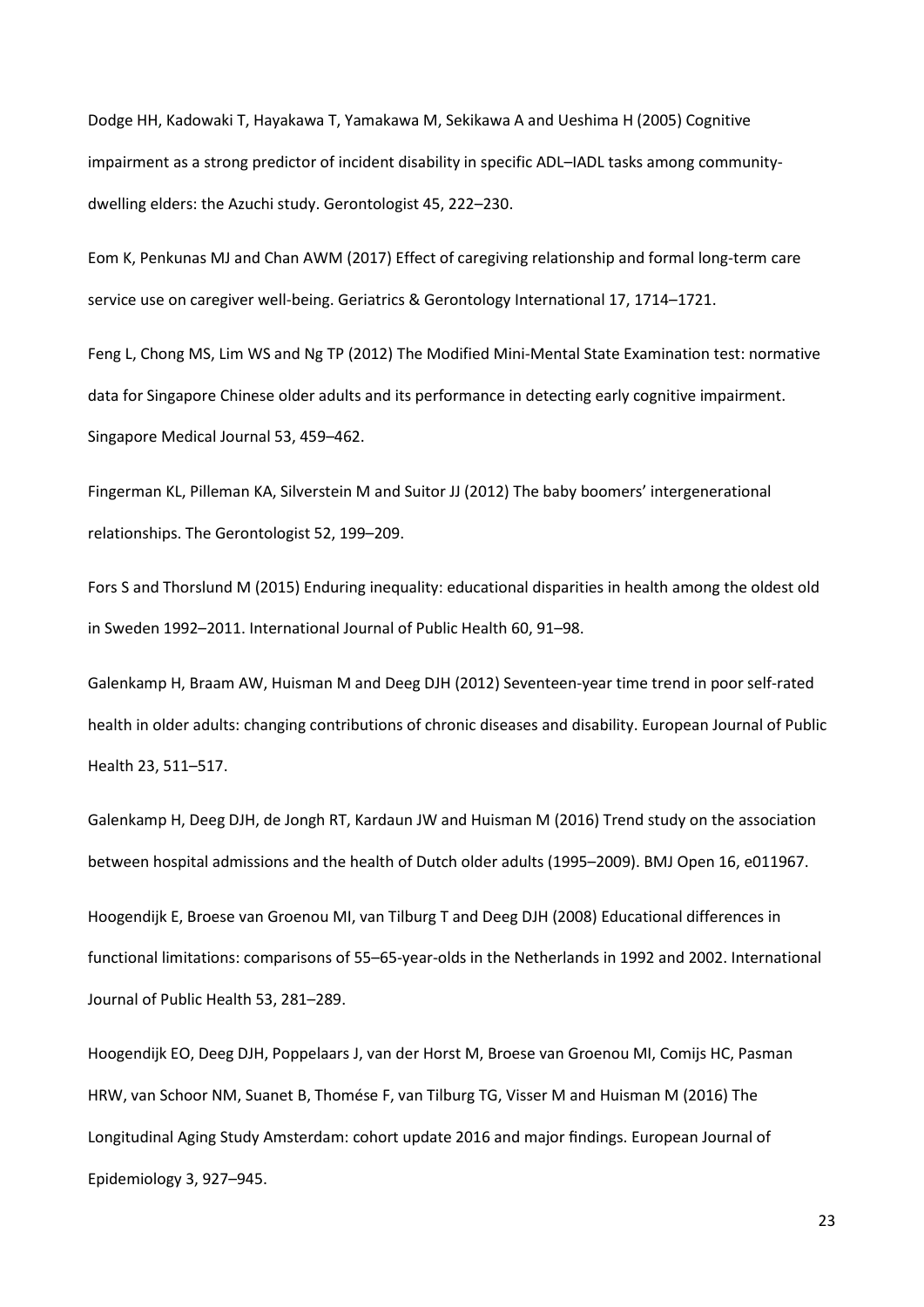Hoogendijk EO, van Hout HPJ, Heymans MW, van der Horst HE, Frijters DHM, Broese van Groenou MI, Deeg DJH and Huisman M (2014) Explaining the association between educational level and frailty in older adults: results from a 13-year longitudinal study in the Netherlands. Annals of Epidemiology 24, 538–544.

Huisman M, Poppelaars J, van der Horst M, Beekman AT, Brug J, van Tilburg TG and Deeg DJH (2011) Cohort profile: the Longitudinal Aging Study Amsterdam. International Journal of Epidemiology 40, 868–876.

Jacobs MT, Broese van Groenou MI, Aartsen MJ and Deeg DJ (2016) Diversity in older adults' care networks: the added value of individual beliefs and social network proximity. Journals of Gerontology: Psychological Sciences and Social Sciences 73B, 326–336.

Jagger C, Matthews R, Lindesay J, Robinson T, Croft P and Brayne C (2009) The effect of dementia trends and treatments on longevity and disability: a simulation model based on the MRC Cognitive Function and Ageing Study (MRC CFAS). Age and Ageing 38, 319–325.

Jagger C, Matthews FE, Wohland P, Fouweather T, Stephan BC, Robinson L, Arthur A, Brayne C and Medical Research Council Cognitive Function and Ageing Collaboration (2016) A comparison of health expectancies over two decades in England: results of the Cognitive Function and Ageing Study I and II. The Lancet 387, 779–786.

Johansson L, Sundström G and Hassing LB (2003) State provision down, offspring's up: the reverse substitution of old-age care in Sweden. Ageing & Society 23, 269–280. Kempen GI, Brilman EI and Ormel J (1995) The Mini Mental Status Examination. Normative data and a comparison of a 12 item and 20 item version in a sample survey of community-based elderly. Tijdschrift voor gerontologie en geriatrie 26, 163– 172. (in Dutch)

Kerpershoek L, de Vugt M, Wolfs C, Woods B, Jelley H, Orrell M, Stephan A, Bieber A, Meyer G, Selbaek G, Handels R, Wimo A, Hopper L, Irving K, Marques M, Gonçalves-Pereira M, Portolani E, Zanetti O, Verhey F and Actifcare Consortium (2017) Needs and quality of life of people with middle-stage dementia and their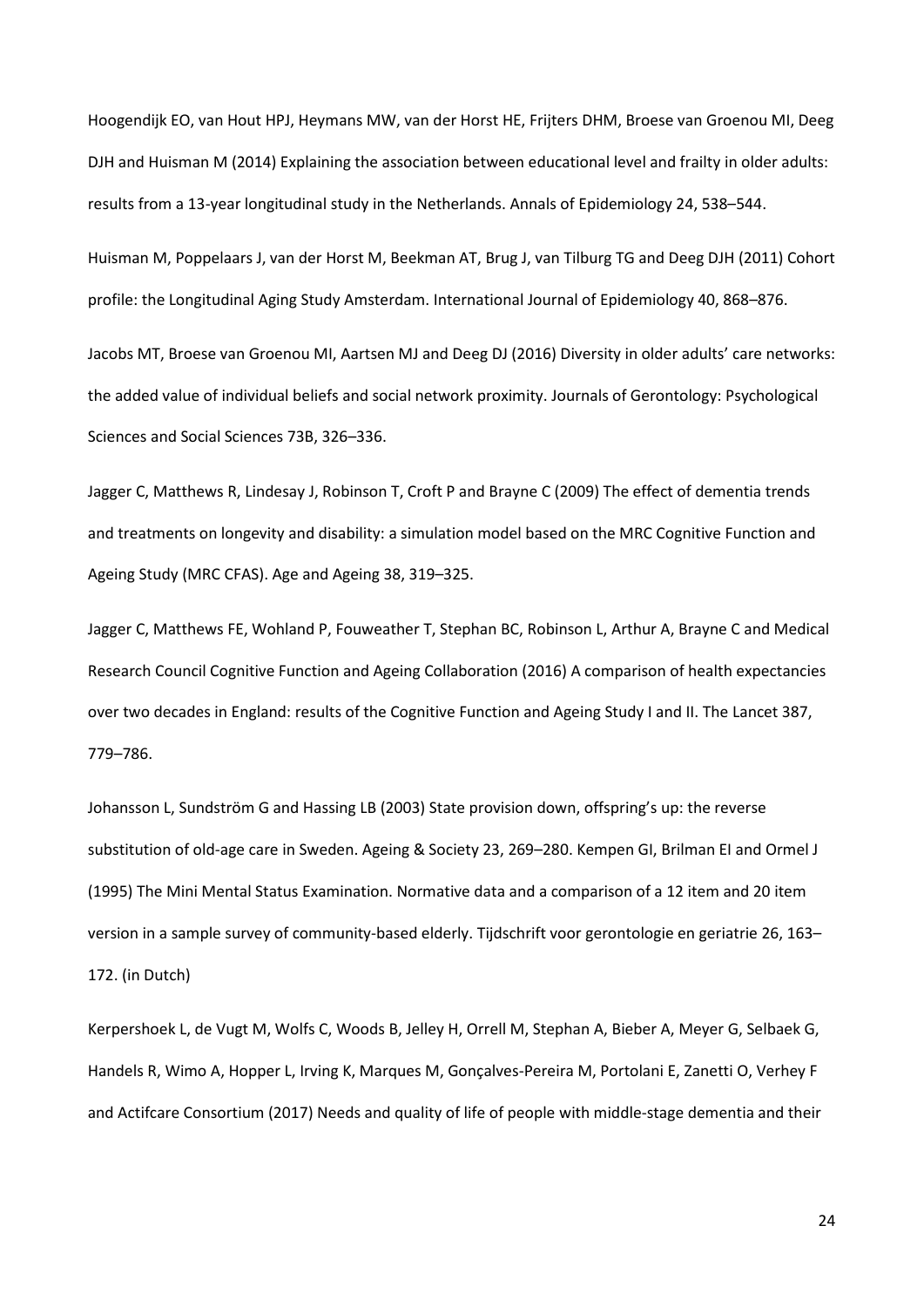family carers from the European Actifcare study. When informal care alone may not suffice. Aging and Mental Health. Published online 25 October, doi:10.1080/ 13607863.2017.1390732.

Kremer M (2006) Consumerism in charge of care: the Dutch personal budget and its impact on the market, professionals and the family. European Societies 8, 385–401.

Langa KM, Larsond EB, Karlawishe JH, Cutlerf DM, Kabetoa MU, Kimg SY and Rosen AB (2008) Trends in the prevalence and mortality of cognitive impairment in the United States: is there evidenceof a compression of cognitive morbidity? Alzheimer's & Dementia 4, 134–144.

Leopold L and Engelhardt H (2013) Education and physical health trajectories in old age. Evidence from the Survey of Health, Ageing and Retirement in Europe (SHARE). International Journal of Public Health 58, 23– 31.

Li LW (2005) Longitudinal changes in the amount of informal care among publicly paid home care recipients. The Gerontologist 45, 465–473.

Luppa M, Luck T, Brähler E, König HH and Riedel-Heller SG (2008) Prediction of institutionalisation in dementia. Dementia and Geriatric Cognitive Disorder 6, 65–78.

Luppa M, Luck T, Weyerer S, Brähler E, König HH and Riedel-Heller SG (2010) Prediction of institutionalization in the elderly. A systematic review. Age and Ageing 39, 31–8.

Matthews FE, Bennet H, Wittenberg R, Jagger C, Dening T, Brayne C and Cognitive Function Ageing Studies (CAFS) Collaboration (2016) Who lives where and does it matter? Changes in the health profiles of older people living in the long term care and the community over two decades in a high income country. PLOS ONE 11, e0161705.

Mazurek J, Szcześniak D, Urbańska K, Dröes RM and Rymaszewska J (2017) Met and unmet care needs of the elderly with dementia living at home: personal and informal carers' perspectives. Dementia. Published online 1 January, doi:10.1177/1471301217733233.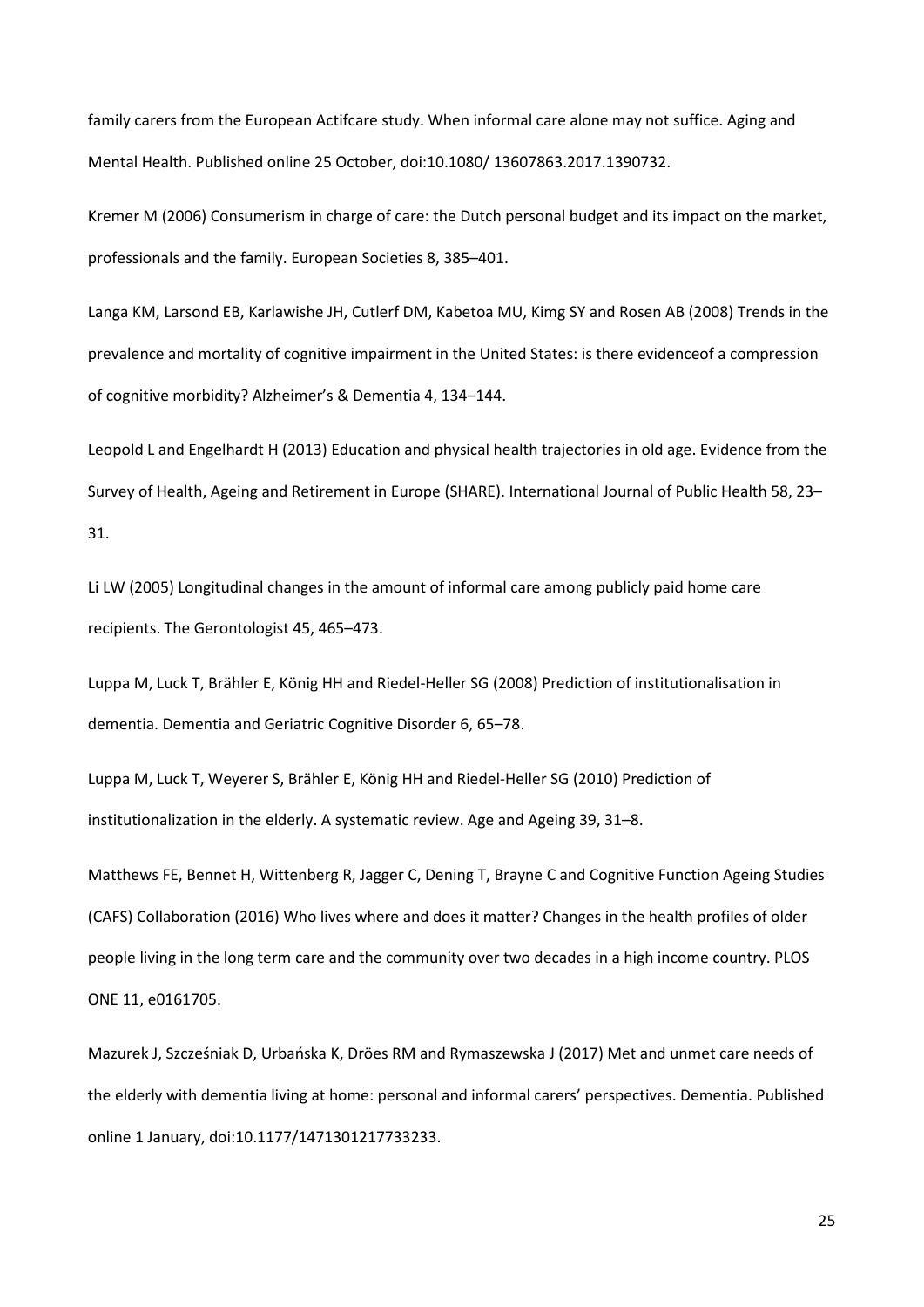National Institute for Health and Welfare (2016) Social welfare and health services used by clients with memory disorders, 2003–2013. In Statistical Yearbook on Social Welfare and Health Care 2016, pp. 66–67. Available online at http://www.julkari.fi/bitstream/handle/10024/131969/URN\_ISBN\_978-952-302- 784- 8.pdf?sequence=1 (Accessed 10 May 2017).

Organisation for Economic Co-operation and Development (OECD) (2011) Health at a Glance 2011: OECD Indicators. Population Aged 50 and Over Reporting to be Informal Carers. OECD Publishing. Available online at http://dx.doi.org/10.1787/health\_glance-2011-en (Accessed 11 May 2017).

Organisation for Economic Co-operation and Development (OECD) (2013) Health at a Glance 2013: OECD Indicators. Population Aged 50 and Over Reporting to be Informal Carers. OECD Publishing.Available online at http://dx.doi.org/10.1787/health\_glance-2013-en (Accessed 11 May 2017).

Organisation for Economic Co-operation and Development (OECD) (2015) Health at a Glance 2015: OECD Indicators. Population Aged 50 and Over Reporting to be Informal Carers. OECD Publishing. Available online at http://www.oecd-ilibrary.org/social-issues-migration-health/health-at-a-glance-2015\_health\_glance-2015-en (Accessed 13 March 2018).

Organisation for Economic Co-operation and Development (OECD) (2018) Long-term Care Resources and Utilisation: Long-term Care Recipients. Available online at http://stats.oecd.org/index.aspx?r=720920 (Accessed 8 March 2018).

Paraponaris A, Davin B and Verger P (2012) Formal and informal care for disabled elderly living in the community: an appraisal of French care composition and costs. European Journal of Health Economics 13, 327–336.

Parker MG, Ahacic K and Thorslund M (2005) Health changes among Swedish oldest old: prevalence rates from 1992 and 2002 show increasing health problems. Journals of Gerontology: Biological Sciences and Medical Sciences 60A, 1351–1355.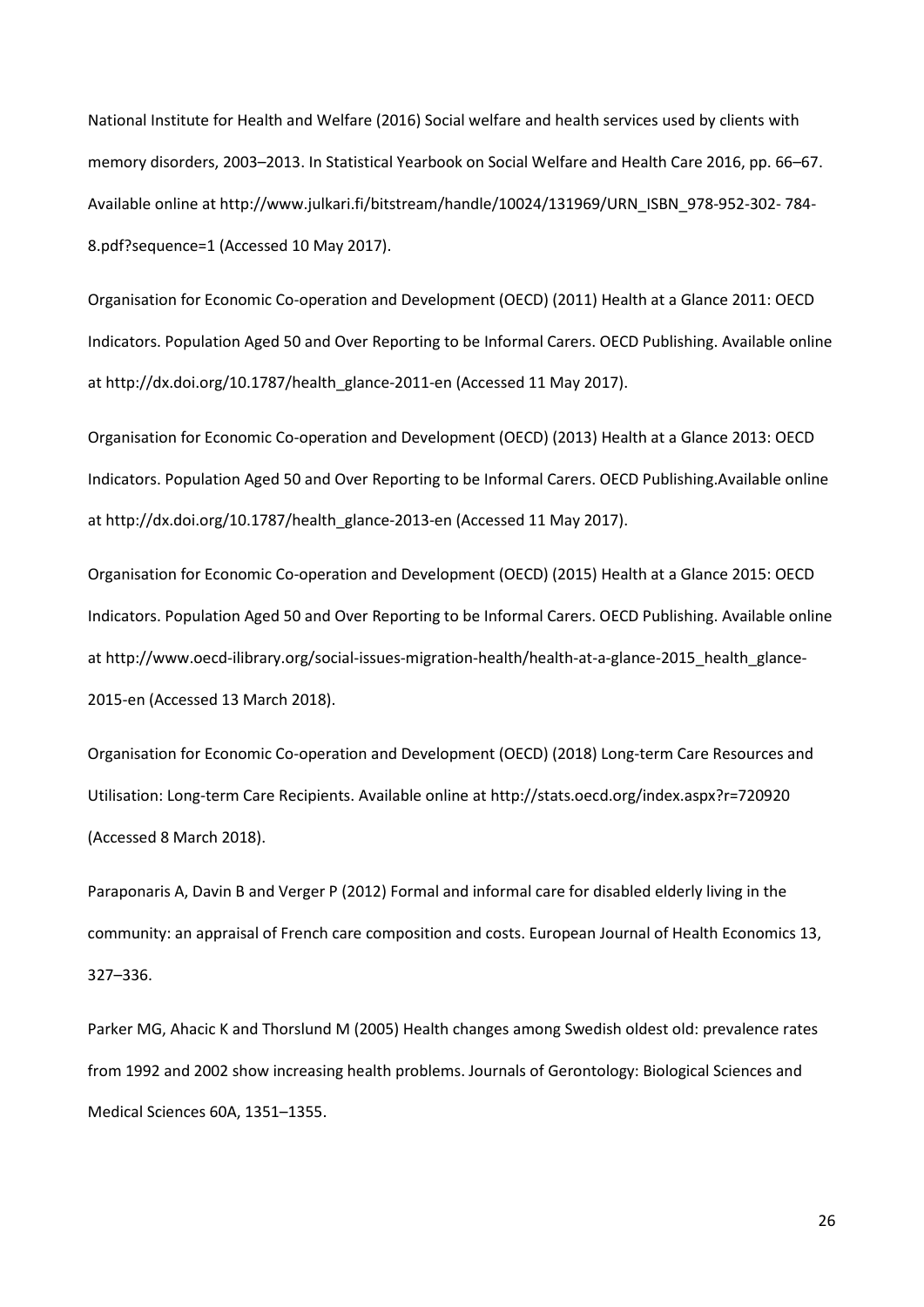Pickard L (2012) Substitution between formal and informal care: a 'natural experiment' in social policy in Britain between 1985 and 2000. Ageing & Society 32, 1147–1175.

Pimouguet C, Rizzuto D, Lagergren M, Fratiglioni L and Xu W (2016) Living alone and unplanned hospitalizations among older adults: a population-based longitudinal study. European Journal of Public Health 27, 251–256.

Plaisier I, Verbeek-Oudjik D and de Klerk M (2017) Developments in home-care use. Policy and changing community-based care use by independent community-dwelling adults in the Netherlands. Health Policy 121, 82–89.

Pot AM, Portrait F, Visser G, Puts M, Broese van Groenou MI and Deeg DJH (2009) Utilization of acute and long-term care in the last year of life: comparison with survivors in a population-based study. BMC Health Services Research 9, 139.

Prince MJ, Wu F, Guo Y, Gutièrrez-Robledo LM, O'Donnel M, Sullivan R and Yusuf S (2015) The burden of disease in older people and implications for health policy and practice. The Lancet 385, 549–562.

Rechel B, Grundy E, Robine JM, Cylus J, Mackenbach JP, Knai C and McKee M (2013) Ageing in the European Union. The Lancet 381, 1312–1322.

Ryan LH, Smith J, Antonucci TC, Jackson JS (2012) Cohort differences in the Availability of Informal Caregivers: Are the Boomers at Risk? Gerontologist 52, 177–188.

Schmand B, Lindeboom J, Hooijer C and Jonker C (1995) Relation between education and dementia: the role of test bias revisited. Journal of Neurology, Neurosurgery, and Psychiatry 59, 170–174.

Schön P, Lagergren M and Kåreholt I (2016) Rapid decrease in length of stay in institutional care for older people in Sweden between 2006 and 2012: results from a population-based study. Health and Social Care in the Community 24, 631–638.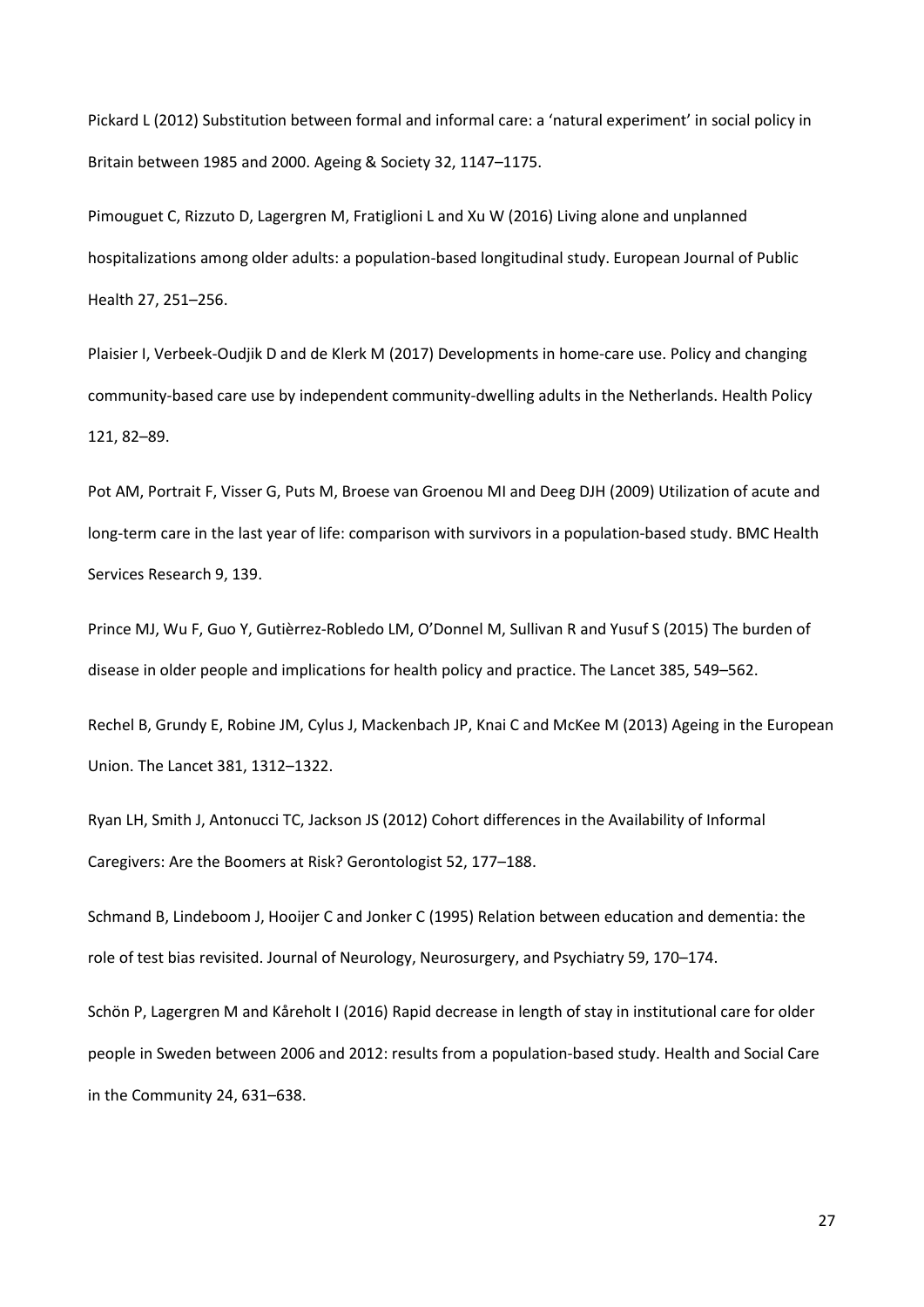Suanet BA, Van Tilburg TG and Broese van Groenou MI (2013) Nonkin in older adults' personal networks: more important among later cohorts? Journals of Gerontology: Psychological Sciences and Social Sciences 68B, 633–643.

Swinkels JC, Suanet B, Deeg DJH and Broese van Groenou MI (2016) Trend in the informal and formal homecare use of older adults in the Netherlands between 1992 and 2012. Ageing & Society 36, 1870–1890.

Tsutsui T, Muramatsu N and Higashino S (2013) Changes in perceived filial obligation norms among coresident family caregivers in Japan. The Gerontologist 54, 797–807.

Twisk JWR (2013) Applied Longitudinal Data Analysis for Epidemiology. A Practical Guide. Second edition. New York: Cambridge University Press.

Van Bruggen S, Gussekloo J, Bode C, Touwen DP, Engberts DP and Blom JW (2016) Problems experienced by informal caregivers with older care recipients with and without cognitive impairment. Home Health Care Services Quarterly 5, 11–24.

Van Bussel EF, Richard E, Arts DL, Nooyens AC, Coloma PM, de Waal MW, van den Akker M, Biermans MC, Nielen MM, van Boven K, Smeets H, Matthews FE, Brayne C, Busschers WB, van Gool WA and Moll van Charante EP (2017) Dementia incidence trend over 1992–2014 in the Netherlands: analysis of primary care data. PLOS Medicine 14, e1002235.

Van der Roest HG, Meiland FJ, Comijs HC, Derksen E, Jansen AP, van Hout HP, Jonker C and Dröes RM (2009) What do community-dwelling people with dementia need? A survey of those who are known to care and welfare services. International Psychogeriatrics 21, 949–965.

Van Houtven CH and Norton EC (2004) Informal care and health care use of older adults. Journal of Health Economics 2, 1159–1180.

Vecchio N, Fitzgerald JA, Radford K and Fisher R (2016) The association between cognitive impairment and community service use patterns in older people living in Australia. Health and Social Care in the Community 24, 321–333.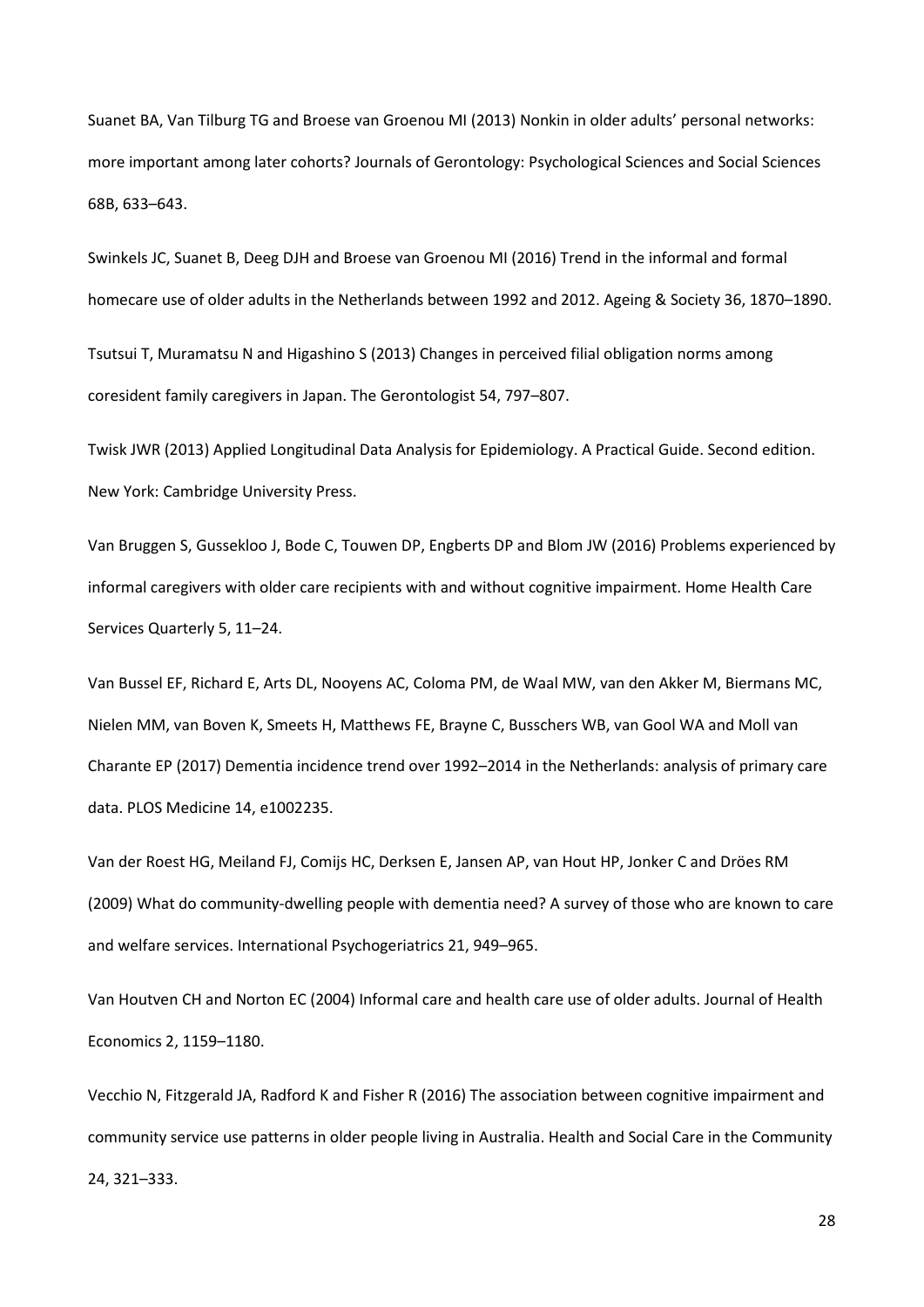Zhu CW, Sano M, Ferris SH, Whitehouse PJ, Patterson MB and Aisen PS (2013) Health-related resource use and costs in elderly adults with and without mild cognitive impairment. Journal of the American Geriatrics Society 61, 396–402.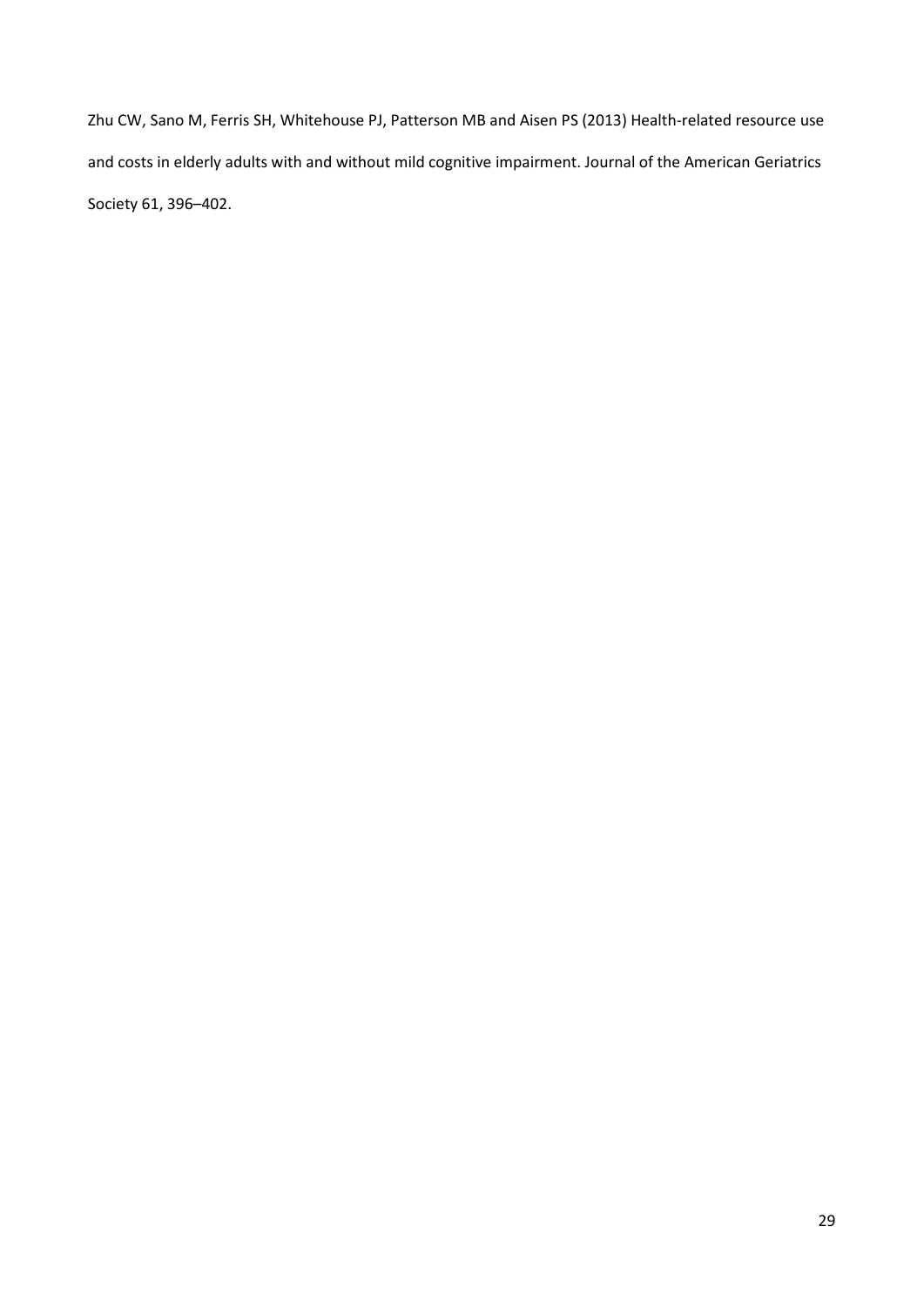

Figure 1. Proportion of care users in 1992-2012. All proportions are adjusted for the explanatory variables from model 5 (models 3-4 for residential care and no care), excluding the year of observation.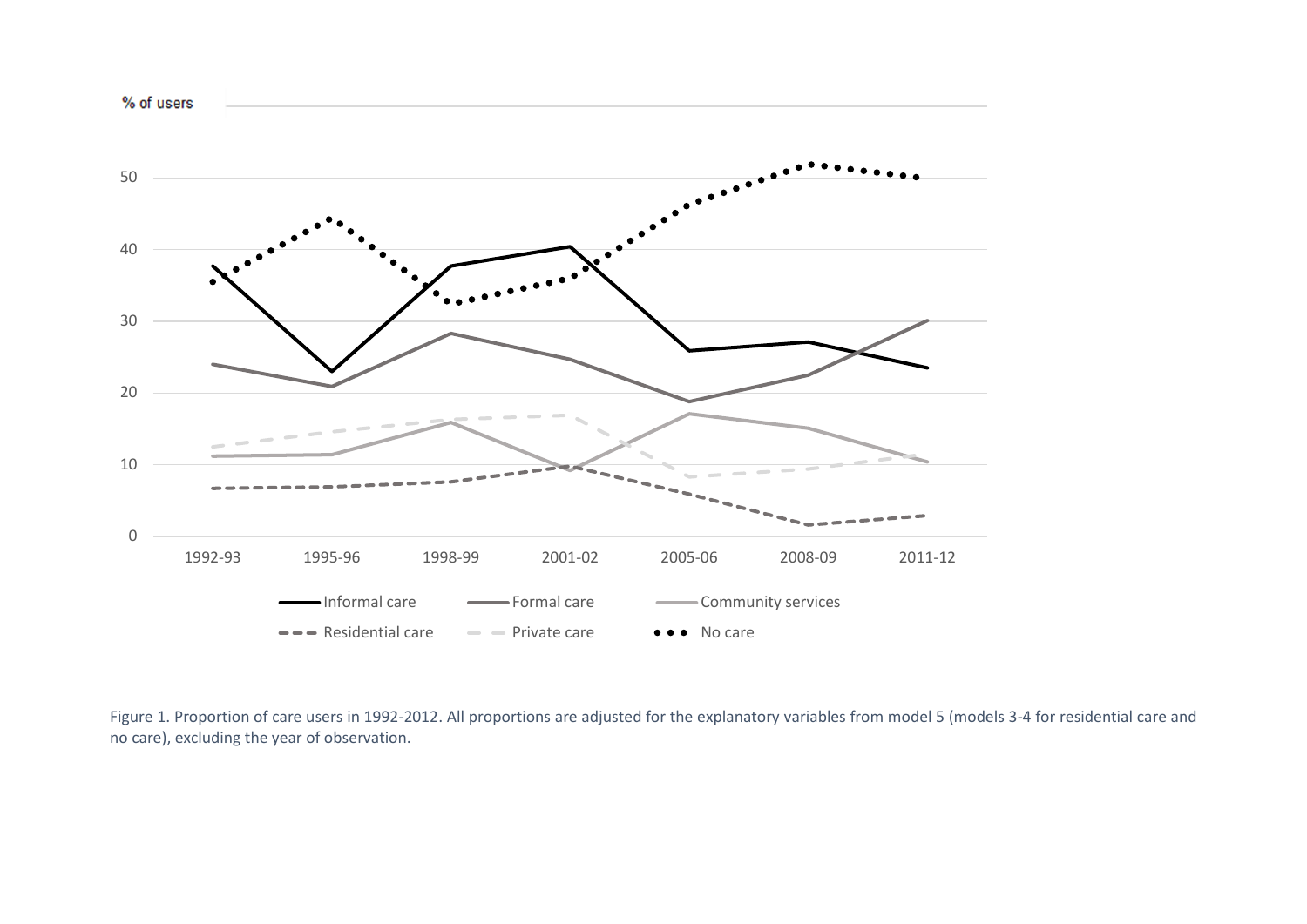|                                                   | $\mathbf{1}$ | $\overline{2}$ | 3           | $\overline{4}$ | 5           | 6           | $\overline{7}$ |                 |
|---------------------------------------------------|--------------|----------------|-------------|----------------|-------------|-------------|----------------|-----------------|
|                                                   | 1992-93      | 1995-96        | 1998-99     | 2001-02        | 2005-06     | 2008-09     | 2011-12        | $p$ – value $4$ |
| N                                                 | 285          | 199            | 142         | 110            | 112         | 91          | 83             |                 |
| Age (mean)                                        | 76.7         | 76.1           | 75.9        | 74.3           | 73.9        | 73.9        | 73.4           | < 0.001         |
| Female % (N)                                      | 53.7         | 50.3           | 52.8        | 52.7           | 50.9        | 45.1        | 50.6           | ns              |
| Education                                         |              |                |             |                |             |             |                |                 |
| Low                                               | 73.3         | 69.3           | 67.6        | 58.2           | 51.8        | 49.5        | 39.8           | < 0.001         |
| Intermediate                                      | 14.7         | 17.1           | 17.6        | 23.6           | 27.7        | 22.0        | 31.3           | < 0.001         |
| High                                              | 11.9         | 13.6           | 14.8        | 14.8           | 19.6        | 23.1        | 25.3           | < 0.001         |
| MMSE, mean $1$                                    | 20.8(20.3)   | 20.9(20.7)     | 20.8(20.6)  | 20.7(21.1)     | 21.5(22.0)  | 21.5(22.0)  | 22.0(22.7)     | < 0.001         |
| Functional limitations #3, mean <sup>2</sup>      | 1.2(1.3)     | 1.4(1.4)       | 1.5(1.5)    | 1.4(1.3)       | 1.4(1.3)    | 1.3(1.2)    | 1.3(1.2)       | ns              |
| Chronic conditions #7 (mean) $2$                  | 1.1(1.1)     | 1.4(1.4)       | 1.6(1.6)    | 1.5(1.4)       | 1.6(1.5)    | 1.4(1.3)    | 1.5(1.5)       | < 0.023         |
| Partner                                           |              |                |             |                |             |             |                |                 |
| In household <sup>2</sup>                         | 55.4 (52.0)  | 48.1(47.7)     | 48.3 (47.2) | 52.7(54.5)     | 52.3 (55.4) | 54.7 (59.3) | 56.5 (60.2)    | ns              |
| Outside household <sup>2</sup>                    | 2.2(2.2)     | 4.9(5.0)       | 6.3(6.3)    | 4.6(4.5)       | 5.4(5.4)    | 5.4(5.5)    | 6.1(6.0)       | ns              |
| Child in household <sup>2</sup>                   | 10.1(9.7)    | 9.9(9.5)       | 10.9(10.6)  | 6.2(6.6)       | 4.4(5.2)    | 6.1(6.5)    | 0.7(1.6)       | ns              |
| Child nearby <sup>2</sup>                         | 57.1 (56.8)  | 64.5 (64.3)    | 63.3(63.1)  | 65.8 (65.8)    | 61.6(61.8)  | 67.8 (68.9) | 53.8 (54.0)    | ns              |
|                                                   |              |                |             |                |             |             |                |                 |
| Network size (mean) (no. of persons) <sup>2</sup> | 11.3(11.1)   | 13.1(12.8)     | 13.0 (12.9) | 13.0(13.3)     | 13.2(13.5)  | 12.1(12.4)  | 12.8(13.1)     | 0.046           |
| Mastery (mean) (range 5-25) $2$                   | 16.2(16.1)   | 16.6(16.5)     | 16.8(16.8)  | 15.5(15.6)     | 16.4(16.6)  | 16.9(17.1)  | 16.1(16.3)     | ns              |
| Privately paid home care % <sup>2</sup>           | 10.4(11.4)   | 14.0 (14.4)    | 14.0(14.3)  | 17.3(16.7)     | 10.9(9.9)   | 12.1(11.0)  | 13.4 (12.0)    | ns              |
| Informal care % <sup>2</sup>                      | 36.7 (38.2)  | 26.5(26.6)     | 38.0 (38.0) | 40.2(38.2)     | 25.0(23.2)  | 32.5 (30.8) | 20.3(18.1)     | 0.001           |
| Formal home care % <sup>2</sup>                   | 26.4 (30.2)  | 26.7 (28.4)    | 36.0 (37.1) | 30.5(27.8)     | 29.9 (26.1) | 28.6 (24.2) | 34.1 (28.9)    | ns              |
| Community services % <sup>2</sup>                 | 10.2(11.6)   | 13.1(13.8)     | 19.2 (19.7) | 11.0(10.0)     | 21.1(19.6)  | 15.9 (14.3) | 12.8 (10.8)    | ns              |
| Residential Care % <sup>2</sup>                   | 12.7(14.7)   | 12.6 (13.6)    | 14.0 (14.8) | 13.3(11.8)     | 9.3(7.1)    | 11.2(8.8)   | 5.3(2.4)       | 0.027           |
| No care $2,3$                                     | 33.4 (28.8)  | 36.2 (34.0)    | 26.3(24.6)  | 28.9 (32.4)    | 40.0 (44.6) | 41.8 (47.3) | 44.1 (50.6)    | < 0.001         |

Table 1. Description of the study sample: means and percentages of the variables in seven waves. Cognitively impaired, age 65-85 years.

 $1$ Adjusted for age and gender and education. Unadjusted figures inside the brackets.

 $2$  Adjusted for age and gender. Unadjusted figures inside the brackets.

<sup>3</sup> The proportion of those who did not use any of the five types of care (informal care, formal home care, community services, residential care, or private care).

 $4 p$  - value refers to the independent samples t-test, significance level  $p < 0.005$ , or to the chi-square test, significance level  $p < 0.005$ .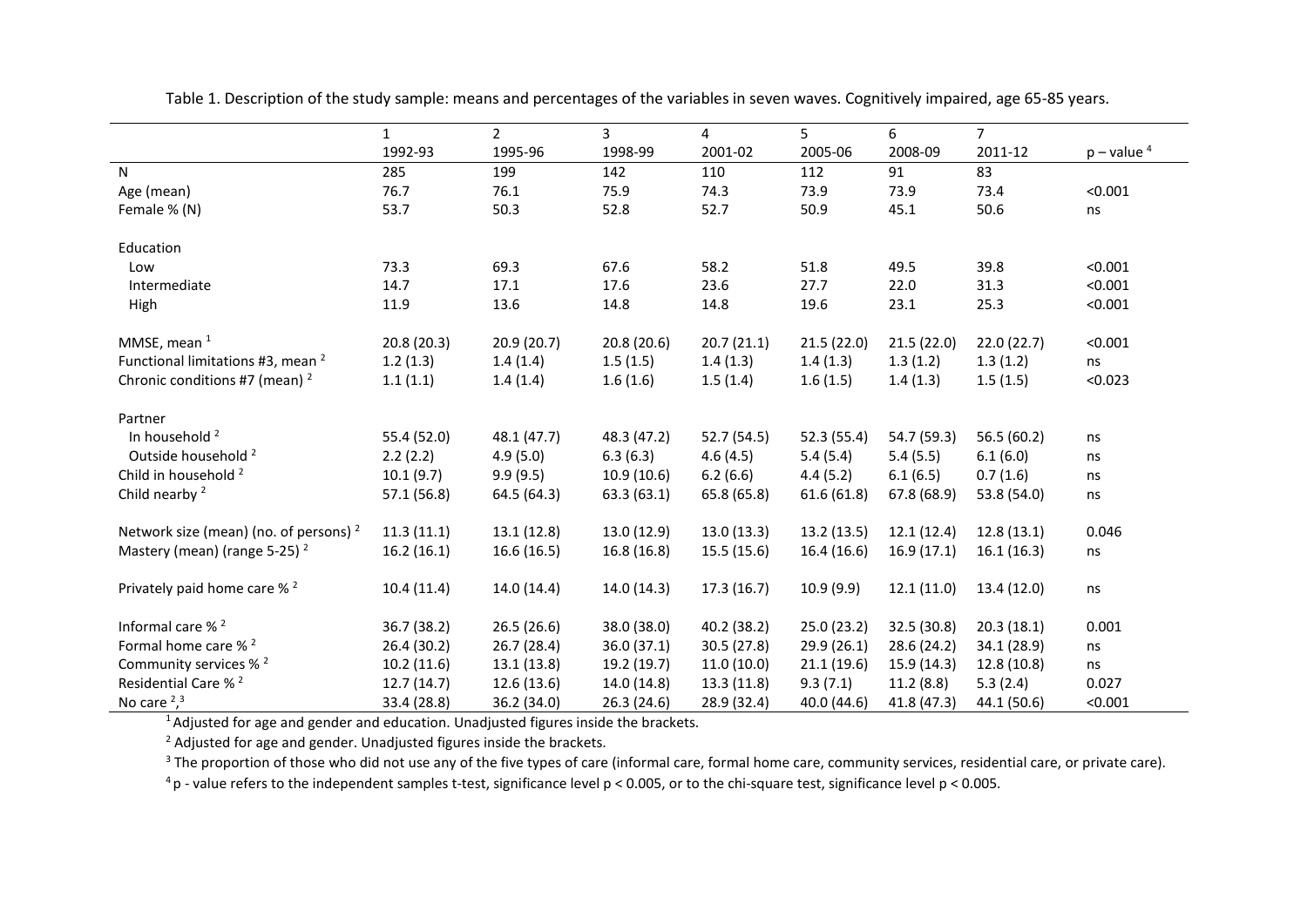|                               |      | Model 1               |      | Model 2 |      | Model 3  | Model 4 |         | Model 5 |         |      | Model 6 |  |
|-------------------------------|------|-----------------------|------|---------|------|----------|---------|---------|---------|---------|------|---------|--|
|                               | OR   | Univariate<br>p-value | OR   | p-value | OR   | p-value  | OR      | p-value | OR      | p-value | OR   | p-value |  |
| Year (cont.)                  | 0.97 | 0.003                 | 0.98 | 0.12    | 0.98 | $0.10\,$ | 0.98    | 0.12    |         |         | 1.01 | 0.75    |  |
| Year (ref. 1992-93)           |      |                       |      |         |      |          |         |         |         |         |      |         |  |
| 1995-96                       | 0.61 | 0.01                  |      |         |      |          |         |         | 0.52    | 0.02    |      |         |  |
| 1998-99                       | 0.96 | 0.84                  |      |         |      |          |         |         | 1.02    | 0.95    |      |         |  |
| 2001-02                       | 1.07 | 0.77                  |      |         |      |          |         |         | 1.32    | 0.35    |      |         |  |
| 2005-06                       | 0.51 | 0.01                  |      |         |      |          |         |         | 0.68    | 0.22    |      |         |  |
| 2008-09                       | 0.76 | 0.27                  |      |         |      |          |         |         | 0.58    | 0.14    |      |         |  |
| 2011-12                       | 0.37 | 0.001                 |      |         |      |          |         |         | 0.51    | 0.05    |      |         |  |
| Sex (ref. man)                | 1.09 | 0.52                  | 0.92 | 0.56    | 1.12 | 0.57     | 1.11    | 0.58    | 1.09    | 0.69    | 1.11 | 0.61    |  |
| Age                           | 1.07 | < 0.001               | 1.04 | 0.003   | 1.08 | < 0.001  | 1.09    | < 0.001 | 1.09    | 0.000   | 1.09 | < 0.001 |  |
| Education (ref. low)          |      |                       |      |         |      |          |         |         |         |         |      |         |  |
| Intermediate                  | 0.53 | 0.001                 | 0.64 | 0.03    | 0.75 | 0.24     | 0.77    | 0.32    | 0.75    | 0.29    | 0.79 | 0.37    |  |
| High                          | 0.66 | 0.04                  | 0.74 | 0.18    | 0.73 | 0.32     | 0.78    | 0.43    | 0.77    | 0.42    | 0.79 | 0.46    |  |
| <b>MMSE</b>                   | 0.94 | < 0.001               | 1.02 | 0.48    | 1.05 | 0.22     | 1.03    | 0.38    | 1.03    | 0.50    | 1.04 | 0.31    |  |
| <b>Functional limitations</b> | 1.33 | < 0.001               | 1.21 | 0.01    | 1.19 | 0.05     | 1.26    | 0.01    | 1.26    | 0.02    | 1.32 | 0.004   |  |
| Chronic conditions            | 1.14 | 0.02                  | 1.00 | 0.98    | 0.99 | 0.92     | 1.03    | 0.76    | 1.03    | 0.76    | 1.01 | 0.89    |  |
| Partner(ref. no partner)      |      |                       |      |         |      |          |         |         |         |         |      |         |  |
| In household                  | 1.44 | 0.01                  |      |         | 1.09 | 0.01     | 1.70    | 0.02    | 1.65    | 0.03    | 2.90 | 0.002   |  |
| Outside household             | 0.80 | 0.53                  |      |         | 0.80 | 0.66     | 0.85    | 0.75    | 0.84    | 0.73    | 0.84 | 0.86    |  |
| Child in household            | 2.71 | < 0.001               |      |         | 3.10 | < 0.001  | 3.01    | < 0.001 | 3.07    | 0.000   | 3.76 | 0.004   |  |
| Child nearby                  | 1.18 | 0.31                  |      |         | 1.13 | 0.50     | 1.10    | 0.59    | 1.10    | 0.61    | 1.11 | 0.58    |  |
| Network size                  | 1.01 | 0.51                  |      |         | 1.01 | 0.67     | 1.01    | 0.52    | 1.01    | 0.45    | 1.00 | 0.77    |  |
| Mastery                       | 0.95 | 0.01                  |      |         | 0.98 | 0.49     | 0.97    | 0.23    | 0.97    | 0.32    | 0.95 | 0.39    |  |
| Private                       | 0.82 | 0.34                  |      |         |      |          | 0.67    | 0.18    | 0.66    | 0.17    | 0.67 | 0.17    |  |
| Formal care                   | 0.74 | 0.04                  |      |         |      |          | 0.45    | 0.003   | 0.17    | 0.003   | 0.27 | 0.001   |  |
| Community services            | 1.20 | 0.31                  |      |         |      |          | 1.30    | 0.39    | 1.26    | 0.47    | 1.25 | 0.46    |  |
| Partner*year                  |      |                       |      |         |      |          |         |         |         |         |      |         |  |
| In household                  |      |                       |      |         |      |          |         |         |         |         | 0.93 | 0.04    |  |
| Outside household             |      |                       |      |         |      |          |         |         |         |         | 0.97 | 0.84    |  |

Table 2. Factors associated with the use of informal care (logistic regression analysis).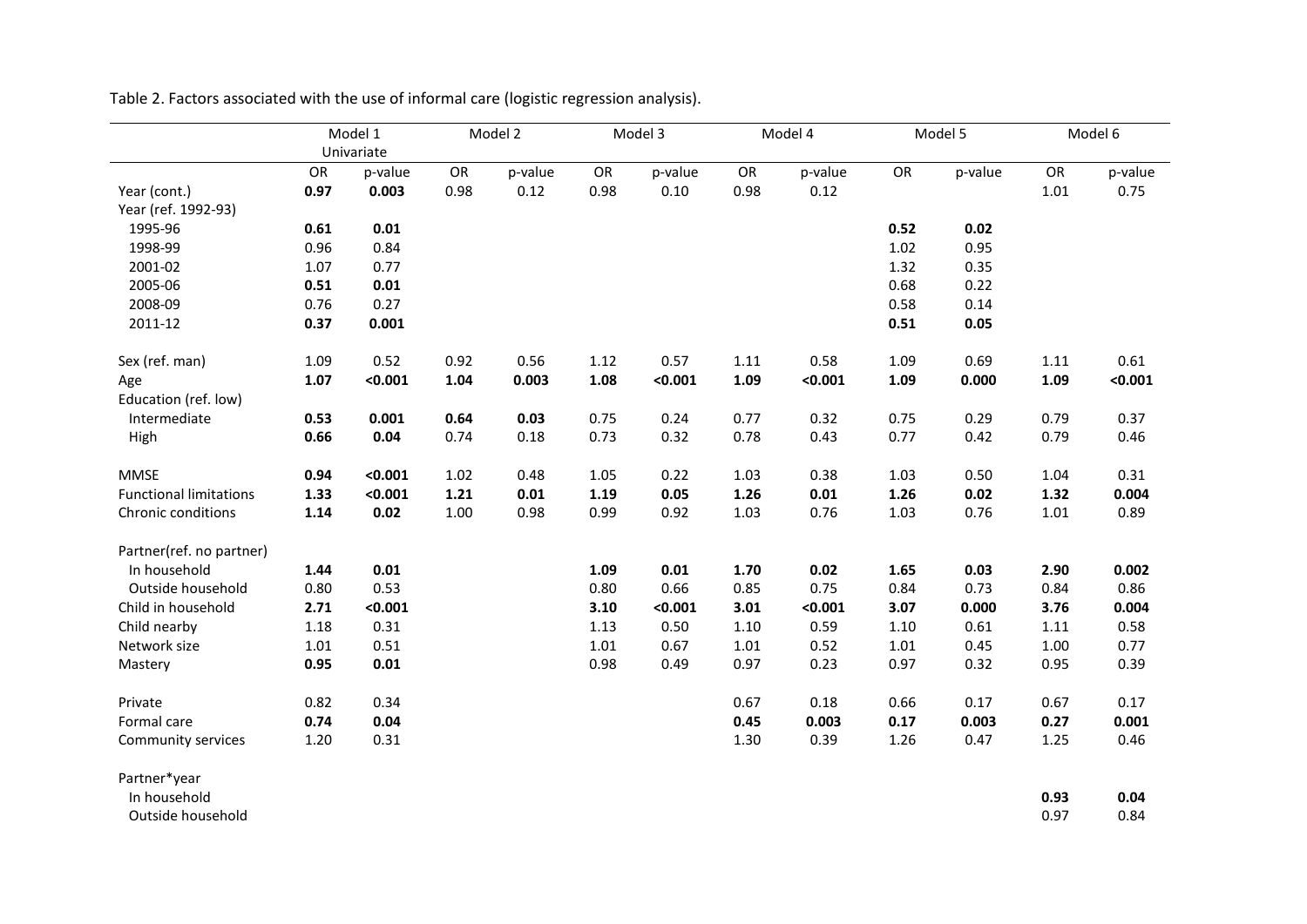| Child in household<br>Formal*year     |         |        |        |        | 0.97<br>1.06 | 0.61<br>0.10 |
|---------------------------------------|---------|--------|--------|--------|--------------|--------------|
| Quasi Likelihood<br>(goodness of Fit) | 1173.49 | 739.45 | 735.43 | 733.20 | 731.24       |              |

Binary logistic regression models with Generalized Estimating Equations. Statistically significant (p < 0.05) odds ratios (OR) are in bold face. For interaction terms the significance level is p < 0.10.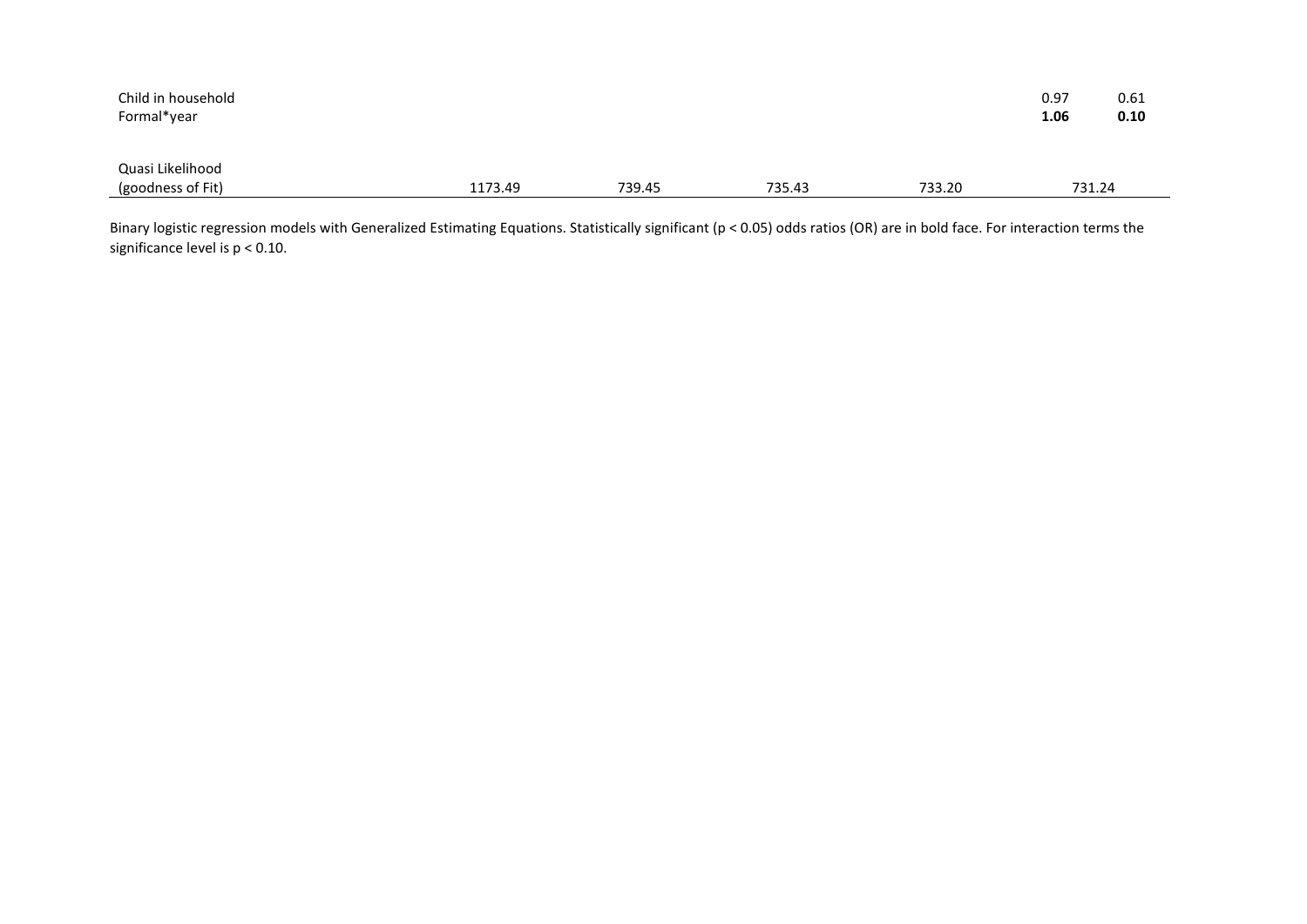|                               |          |                     | Model 1<br>Model 2<br>Univariate |         |      | Model 3 |                  | Model 4 | Model 5  |         |  |
|-------------------------------|----------|---------------------|----------------------------------|---------|------|---------|------------------|---------|----------|---------|--|
|                               |          | OR<br>OR<br>p-value |                                  | p-value | OR   | p-value | OR               | p-value | OR       | p-value |  |
| Year                          | 0.96     | 0.01                | 0.946                            | 0.01    | 0.94 | 0.05    |                  |         | 0.88     | 0.06    |  |
| Year (ref. 1992-93)           |          |                     |                                  |         |      |         |                  |         |          |         |  |
| 1995-96                       | 1.00     | 0.99                |                                  |         |      |         | 0.97             | 0.98    |          |         |  |
| 1998-99                       | 1.16     | 0.56                |                                  |         |      |         | 0.88             | 0.84    |          |         |  |
| 2001-02                       | $1.01\,$ | 0.97                |                                  |         |      |         | 1.74             | 0.48    |          |         |  |
| 2005-06                       | 0.48     | 0.07                |                                  |         |      |         | 0.62             | 0.61    |          |         |  |
| 2008-09                       | 0.64     | 0.24                |                                  |         |      |         | $\mathbf{R}_{-}$ | $\sim$  |          |         |  |
| 2011-12                       | 0.17     | 0.02                |                                  |         |      |         | 0.14             | 0.17    |          |         |  |
|                               |          |                     |                                  |         |      |         |                  |         |          |         |  |
| Sex (ref. man)                | 1.61     | 0.03                | 1.33                             | 0.29    | 0.64 | 0.40    | 0.66             | 0.48    | 0.59     | 0.34    |  |
| Age                           | 1.21     | < 0.001             | 1.11                             | < 0.001 | 1.05 | 0.27    | $1.10\,$         | 0.13    | 1.09     | 0.21    |  |
| Education (ref. low)          |          |                     |                                  |         |      |         |                  |         |          |         |  |
| Intermediate                  | 0.56     | 0.05                | 1.37                             | 0.38    | 1.19 | 0.84    | 1.07             | 0.94    | $1.10\,$ | 0.95    |  |
| High                          | 0.41     | 0.02                | 1.24                             | 0.65    | 2.04 | 0.29    | 2.10             | 0.33    | 1.76     | 0.43    |  |
|                               |          |                     |                                  |         |      |         |                  |         |          |         |  |
| <b>MMSE</b>                   | 0.83     | < 0.001             | 0.90                             | 0.001   | 0.81 | < 0.001 | 0.98             | 0.003   | 0.80     | < 0.001 |  |
| <b>Functional limitations</b> | 2.57     | < 0.001             | 2.13                             | < 0.001 | 2.18 | 0.001   | 2.58             | < 0.001 | 2.38     | < 0.001 |  |
| Chronic conditions            | 1.25     | 0.01                | 1.00                             | 0.98    | 1.28 | 0.13    | 1.14             | 0.52    | 1.06     | 0.21    |  |
|                               |          |                     |                                  |         |      |         |                  |         |          |         |  |
| Partner(ref. no partner)      |          |                     |                                  |         |      |         |                  |         |          |         |  |
| In household                  | 0.07     | < 0.001             |                                  |         | 0.19 | 0.01    | 0.17             | 0.01    | 0.16     | 0.04    |  |
| Outside household             | 1.02     | 0.96                |                                  |         | 1.86 | 0.37    | 2.58             | 0.21    | 4.09     | 0.27    |  |
| Child in household            | 0.28     | 0.19                |                                  |         | 0.11 | 0.03    | 0.09             | 0.14    | 0.25     | 0.19    |  |
| Child nearby                  | 0.85     | 0.58                |                                  |         | 1.38 | 0.43    | 1.39             | 0.49    | $1.51\,$ | 0.32    |  |
| Network size                  | 0.84     | < 0.001             |                                  |         | 0.88 | 0.01    | 0.90             | 0.04    | 0.84     | 0.01    |  |
| Mastery                       | 0.88     | < 0.001             |                                  |         | 0.81 | 0.001   | 0.91             | 0.15    | 0.85     | 0.004   |  |
| Partner*year                  |          |                     |                                  |         |      |         |                  |         |          |         |  |
| In household                  |          |                     |                                  |         |      |         |                  |         | 1.04     | 0.67    |  |
| Outside household             |          |                     |                                  |         |      |         |                  |         | 0.95     | 0.60    |  |
| Child in hh*year              |          |                     |                                  |         |      |         |                  |         | 0.84     | 0.32    |  |
| Network*year                  |          |                     |                                  |         |      |         |                  |         | $1.01\,$ | 0.21    |  |
|                               |          |                     |                                  |         |      |         |                  |         |          |         |  |
| Quasi Likelihood              |          |                     |                                  |         |      |         |                  |         |          |         |  |

Table 3. Factors associated with the use of residential care (logistic regression analysis).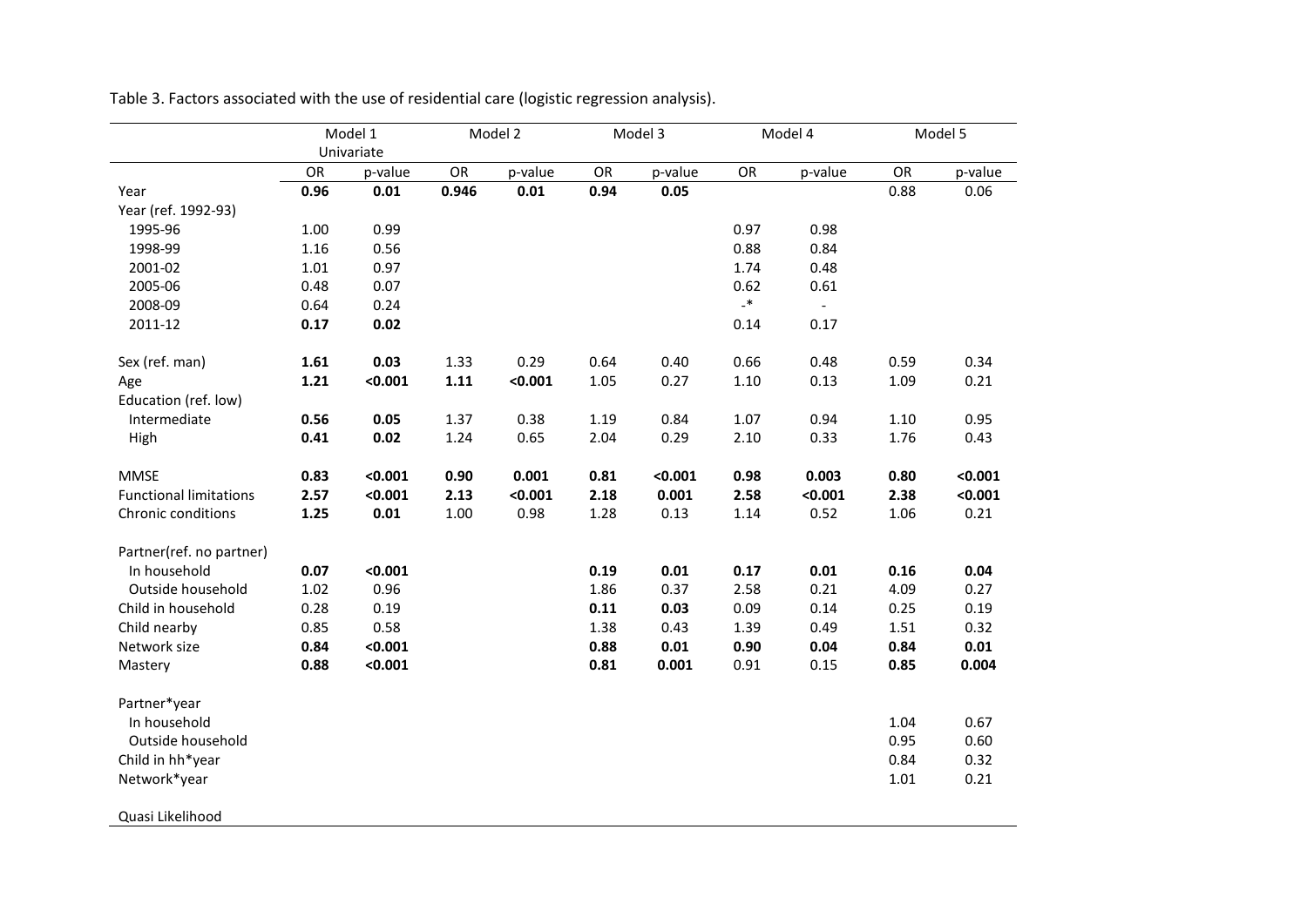|  | $- \cdot$ .<br>'goodne.<br>0.000<br>of Fit.<br>∵ OT<br>$1 \cup 2 \cup 3$<br>$\sim$ | $-0 - 0$<br>535.96 | ۵1 ا<br>- -<br>л (<br><del>.</del> v<br><u>. .</u> . | --<br>94 ا<br>ᆞᅮ. ㄱ -<br>◡ | $\cdots$<br>ب ∡י<br>10J.J. |
|--|------------------------------------------------------------------------------------|--------------------|------------------------------------------------------|----------------------------|----------------------------|
|--|------------------------------------------------------------------------------------|--------------------|------------------------------------------------------|----------------------------|----------------------------|

Binary logistic regression models analysed with generalized estimating equations. Statistically significant (P < 0.05) odds ratios (OR) are in bold face.

\*Information not available.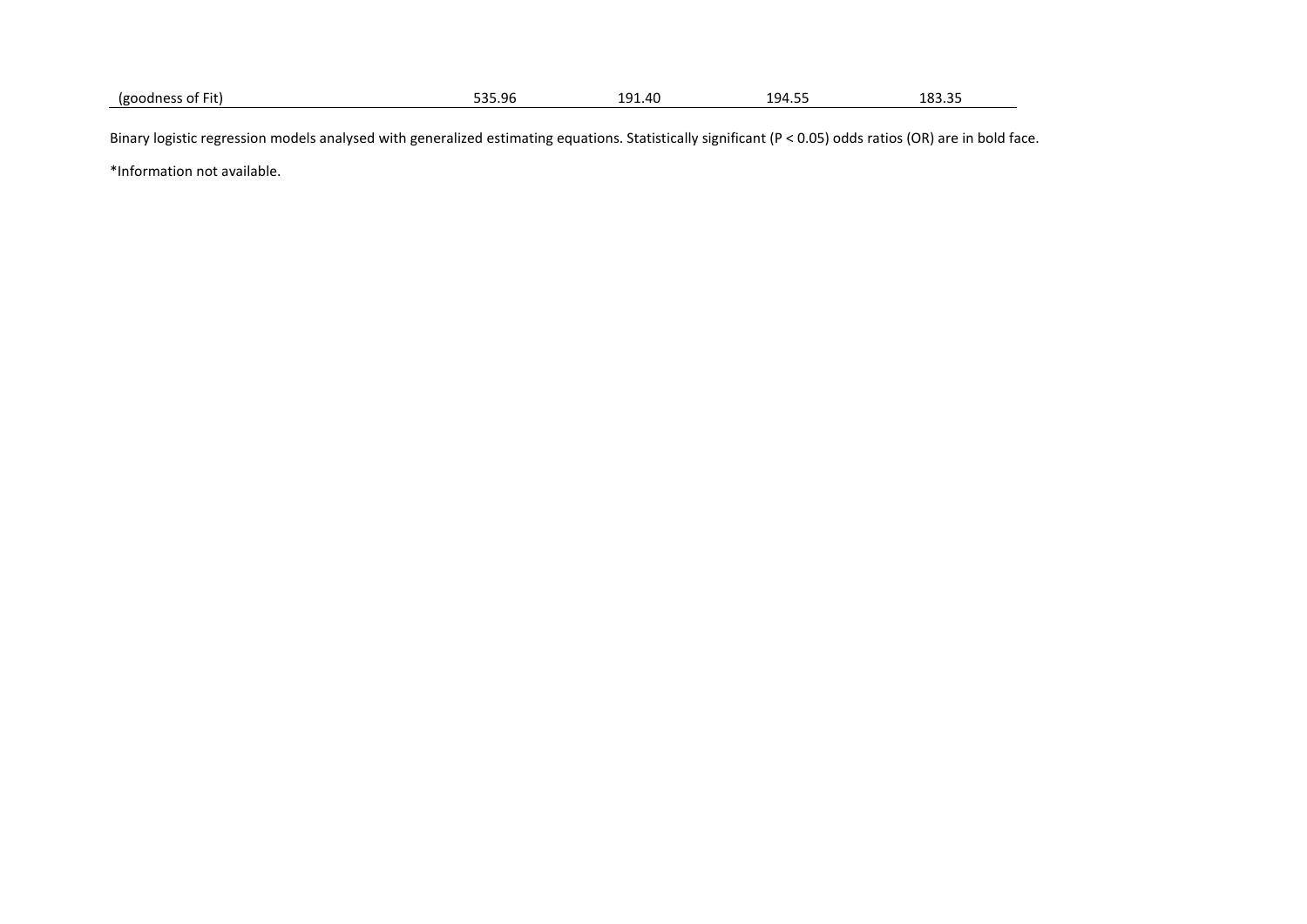|                               |      | Model 1    |      | Model 2 |      | Model 3 |      | Model 4 |      | Model 5 |      | Model 6 |
|-------------------------------|------|------------|------|---------|------|---------|------|---------|------|---------|------|---------|
|                               |      | Univariate |      |         |      |         |      |         |      |         |      |         |
|                               | OR   | p-value    | OR   | p-value | OR   | p-value | OR   | p-value | OR   | p-value | OR   | p-value |
| Year                          | 0.93 | 0.53       | 1.02 | 0.14    | 1.03 | 0.15    | 1.02 | 0.41    |      |         | 1.05 | 0.22    |
| Year (ref. 1992-93)           |      |            |      |         |      |         |      |         |      |         |      |         |
| 1995-96                       | 0.91 | 0.59       |      |         |      |         |      |         | 0.71 | 0.34    |      |         |
| 1998-99                       | 1.31 | 0.16       |      |         |      |         |      |         | 1.12 | 0.79    |      |         |
| 2001-02                       | 0.90 | 0.65       |      |         |      |         |      |         | 1.13 | 0.79    |      |         |
| 2005-06                       | 0.80 | 0.37       |      |         |      |         |      |         | 0.74 | 0.51    |      |         |
| 2008-09                       | 0.74 | 0.25       |      |         |      |         |      |         | 0.85 | 0.72    |      |         |
| 2011-12                       | 0.99 | 0.98       |      |         |      |         |      |         | 1.59 | 0.29    |      |         |
| Sex (ref. man)                | 1.72 | < 0.001    | 1.25 | 0.24    | 0.94 | 0.82    | 1.08 | 0.81    | 1.03 | 0.92    | 1.08 | 0.80    |
| Age                           | 1.16 | < 0.001    | 1.09 | < 0.001 | 1.07 | 0.003   | 1.08 | 0.001   | 1.09 | 0.001   | 1.08 | 0.002   |
| Education (ref. low)          |      |            |      |         |      |         |      |         |      |         |      |         |
| Intermediate                  | 0.31 | < 0.001    | 0.84 | 0.49    | 0.72 | 0.35    | 1.05 | 0.91    | 1.05 | 0.89    | 1.06 | 0.87    |
| High                          | 0.47 | < 0.001    | 0.60 | 0.09    | 0.69 | 0.36    | 0.85 | 0.75    | 0.89 | 0.81    | 0.79 | 0.66    |
| <b>MMSE</b>                   | 0.83 | < 0.001    | 0.90 | < 0.001 | 0.90 | 0.01    | 0.89 | 0.01    | 0.89 | 0.01    | 0.89 | 0.01    |
| <b>Functional limitations</b> | 2.58 | < 0.001    | 1.92 | < 0.001 | 1.78 | < 0.001 | 1.69 | < 0.001 | 1.70 | < 0.001 | 1.70 | < 0.001 |
| Chronic conditions            | 1.55 | < 0.001    | 1.24 | 0.006   | 1.27 | 0.02    | 1.36 | 0.01    | 1.36 | 0.01    | 1.35 | 0.01    |
| Partner(ref. no partner)      |      |            |      |         |      |         |      |         |      |         |      |         |
| In household                  | 0.27 | < 0.001    |      |         | 0.45 | 0.01    | 0.52 | 0.03    | 0.51 | 0.03    | 0.91 | 0.83    |
| Outside household             | 1.10 | 0.76       |      |         | 1.71 | 0.25    | 1.89 | 0.18    | 1.75 | 0.25    | 4.08 | 0.15    |
| Child in household            | 0.26 | 0.01       |      |         | 0.22 | 0.003   | 0.38 | 0.07    | 0.43 | 0.13    | 0.39 | 0.08    |
| Child nearby                  | 0.96 | 0.83       |      |         | 1.11 | 0.66    | 0.98 | 0.94    | 0.96 | 0.89    | 0.95 | 0.86    |
| Network size                  | 0.96 | 0.002      |      |         | 1.01 | 0.48    | 1.02 | 0.11    | 1.02 | 0.10    | 1.02 | 0.12    |
| Mastery                       | 0.87 | < 0.001    |      |         | 0.91 | 0.004   | 0.88 | < 0.001 | 0.88 | 0.001   | 0.88 | 0.001   |
| Private                       | 0.29 | < 0.001    |      |         |      |         | 0.05 | < 0.001 | 0.05 | < 0.001 | 0.04 | 0.001   |
| Informal care                 | 0.72 | 0.02       |      |         |      |         | 0.43 | 0.003   | 0.40 | 0.001   | 0.38 | 0.04    |
| Community services            | 3.84 | < 0.001    |      |         |      |         | 6.92 | < 0.001 | 7.21 | < 0.001 | 5.43 | 0.003   |
| Partner*year                  |      |            |      |         |      |         |      |         |      |         |      |         |
| In household                  |      |            |      |         |      |         |      |         |      |         | 0.94 | 0.11    |

Table 4. Factors associated with the use of formal care (logistic regression analysis).

| Partner*year      |      |      |
|-------------------|------|------|
| In household      | 0.94 | 0.11 |
| Outside household | 0.91 | 0.18 |
| Private*year      | 1.03 | 0.79 |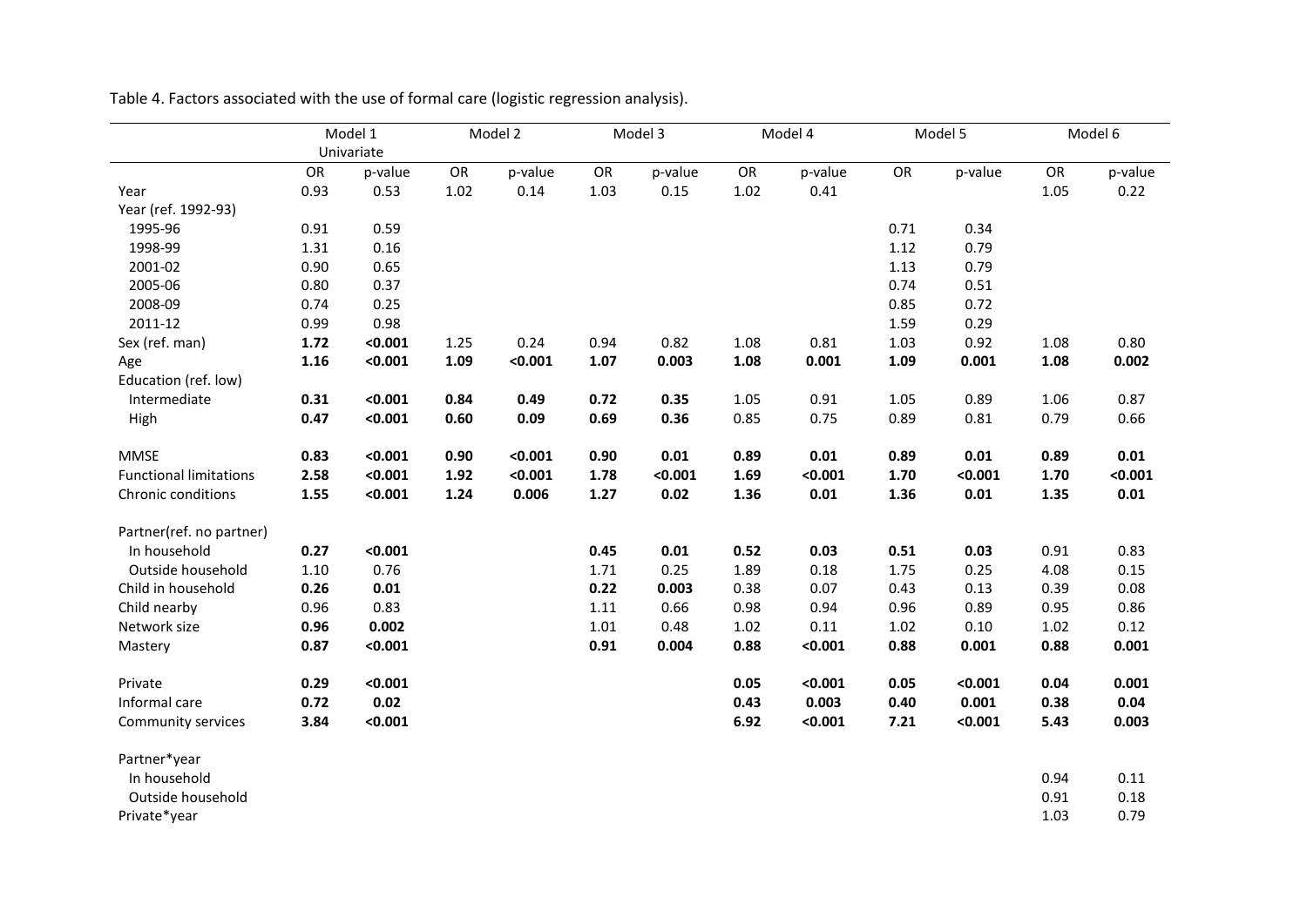| Informal*year<br>Community serv*year  |        |        |        |        | 1.02<br>1.04 | 0.67<br>0.47 |
|---------------------------------------|--------|--------|--------|--------|--------------|--------------|
| Quasi Likelihood<br>(goodness of Fit) | 889.89 | 510.19 | 441.25 | 444.43 | 456.06       |              |

Binary logistic regression models analysed with generalized estimating equations. Statistically significant (P < 0.05) odds ratios (OR) are in bold face. For interaction terms, the significance level is  $p < 0.10$ .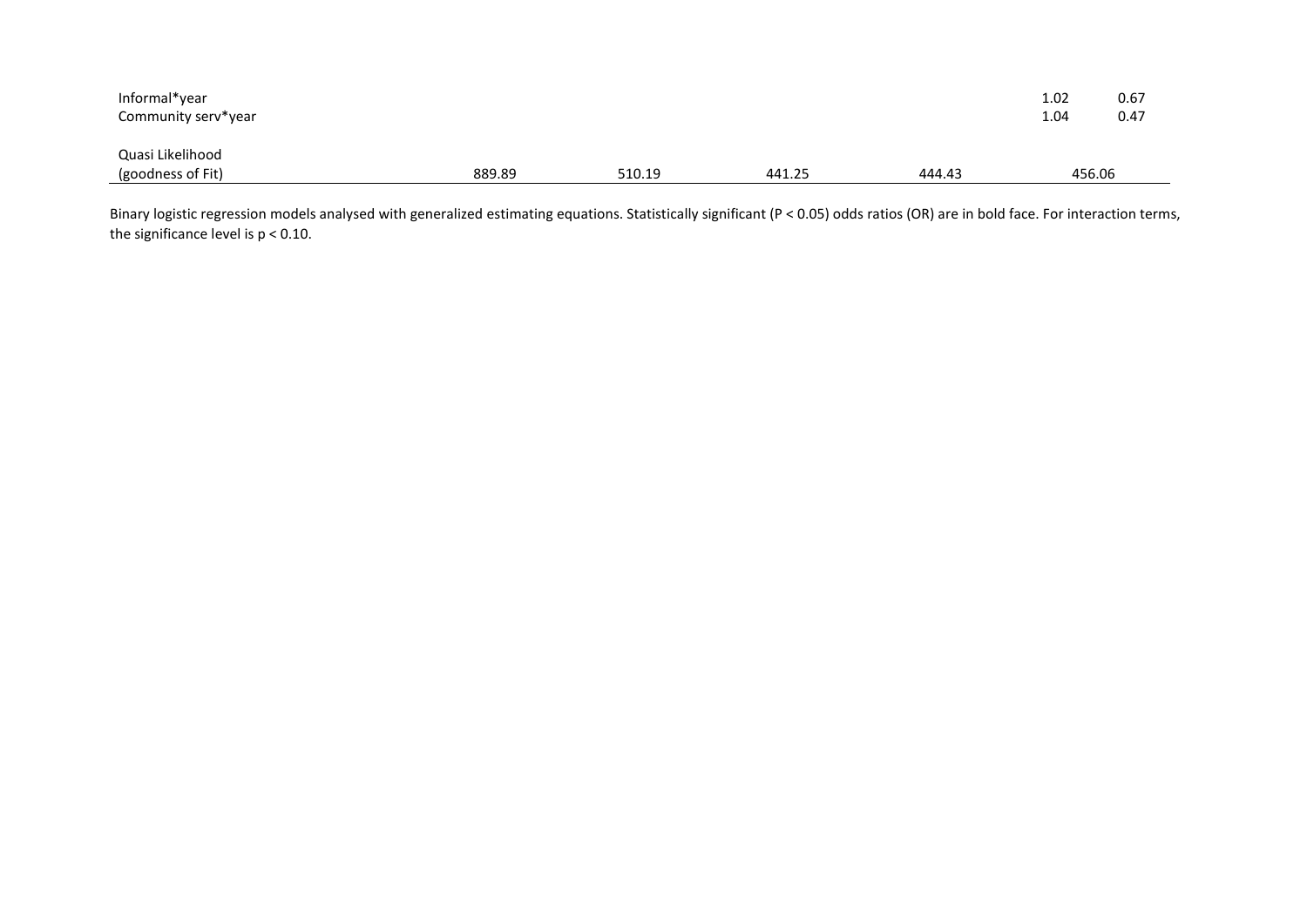|                               |      | Model 1    |      | Model 2 |          | Model 3 |          | Model 4 |      | Model 5 |      | Model 6 |
|-------------------------------|------|------------|------|---------|----------|---------|----------|---------|------|---------|------|---------|
|                               |      | Univariate |      |         |          |         |          |         |      |         |      |         |
|                               | OR   | p-value    | OR   | p-value | OR       | p-value | OR       | p-value | OR   | p-value | OR   | p-value |
| Year (continuous)             | 1.01 | 0.55       | 1.02 | 0.24    | $1.02\,$ | 0.47    | 1.01     | 0.74    |      |         | 1.01 | 0.78    |
| Year (ref. 1992-93)           |      |            |      |         |          |         |          |         |      |         |      |         |
| 1995-96                       | 1.17 | 0.59       |      |         |          |         |          |         | 0.99 | 0.99    |      |         |
| 1998-99                       | 1.75 | 0.05       |      |         |          |         |          |         | 1.67 | 0.22    |      |         |
| 2001-02                       | 0.89 | 0.73       |      |         |          |         |          |         | 0.75 | 0.60    |      |         |
| 2005-06                       | 1.92 | 0.03       |      |         |          |         |          |         | 1.75 | 0.29    |      |         |
| 2008-09                       | 1.38 | 0.35       |      |         |          |         |          |         | 1.41 | 0.54    |      |         |
| 2011-12                       | 1.00 | 0.99       |      |         |          |         |          |         | 0.85 | 0.78    |      |         |
| Sex (ref. man)                | 1.17 | 0.40       | 0.99 | 0.97    | 1.71     | 0.09    | 1.79     | 0.07    | 1.84 | 0.054   | 1.78 | 0.07    |
| Age                           | 1.09 | < 0.001    | 1.07 | 0.002   | 1.10     | 0.01    | 1.07     | 0.09    | 1.07 | 0.097   | 1.07 | 0.09    |
| Education (ref. low)          |      |            |      |         |          |         |          |         |      |         |      |         |
| Intermediate                  | 0.71 | 0.19       | 0.80 | 0.43    | 1.09     | 0.82    | $1.01\,$ | 0.99    | 0.94 | 0.82    | 0.99 | 0.97    |
| High                          | 0.88 | 0.62       | 0.85 | 0.57    | 1.58     | 0.25    | 1.44     | 0.43    | 1.39 | 0.48    | 1.07 | 0.50    |
| <b>MMSE</b>                   | 0.96 | 0.01       | 1.04 | 0.19    | 1.04     | 0.43    | 1.10     | 0.12    | 1.10 | 0.11    | 1.10 | 0.10    |
| <b>Functional limitations</b> | 1.75 | < 0.001    | 1.62 | < 0.001 | 1.71     | < 0.001 | 1.37     | 0.03    | 1.36 | 0.04    | 1.39 | 0.02    |
| Chronic conditions            | 1.32 | 0.001      | 0.99 | 0.86    | $1.11\,$ | 0.41    | 1.00     | 0.98    | 0.97 | 0.82    | 0.99 | 0.94    |
| Partner(ref. no partner)      |      |            |      |         |          |         |          |         |      |         |      |         |
| In household                  | 0.39 | < 0.001    |      |         | 0.69     | 0.27    | 0.80     | 0.51    | 0.80 | 0.51    | 0.82 | 0.56    |
| Outside household             | 1.11 | 0.77       |      |         | 2.96     | 0.03    | 2.43     | 0.13    | 2.29 | 0.15    | 2.44 | 0.14    |
| Child in household            | 0.39 | 0.15       |      |         | 0.28     | 0.17    | 0.34     | 0.19    | 0.32 | 0.17    | 0.34 | 0.20    |
| Child nearby                  | 1.25 | 0.34       |      |         | 1.53     | 0.14    | 1.64     | 0.11    | 1.61 | 0.14    | 1.61 | 0.13    |
| Network size                  | 0.97 | 0.02       |      |         | 0.99     | 0.47    | 0.97     | 0.27    | 0.98 | 0.31    | 0.97 | 0.24    |
| Mastery                       | 0.88 | < 0.001    |      |         | 0.97     | 0.42    | 1.00     | 0.96    | 0.98 | 0.77    | 1.00 | 0.95    |
| Private services              | 1.58 | 0.07       |      |         |          |         | 2.52     | 0.03    | 2.76 | 0.02    | 3.65 | 0.05    |
| Informal care                 | 1.33 | 0.13       |      |         |          |         | 1.54     | 0.19    | 1.52 | 0.23    | 1.54 | 0.19    |
| <b>Formal Care</b>            | 3.95 | < 0.001    |      |         |          |         | 7.79     | < 0.001 | 8.15 | < 0.001 | 7.52 | 0.00    |
| Private services*year         |      |            |      |         |          |         |          |         |      |         | 0.95 | 0.50    |
| Formal care*year              |      |            |      |         |          |         |          |         |      |         | 1.01 | 0.89    |

Table 5. Factors associated with the use of community services (logistic regression analysis).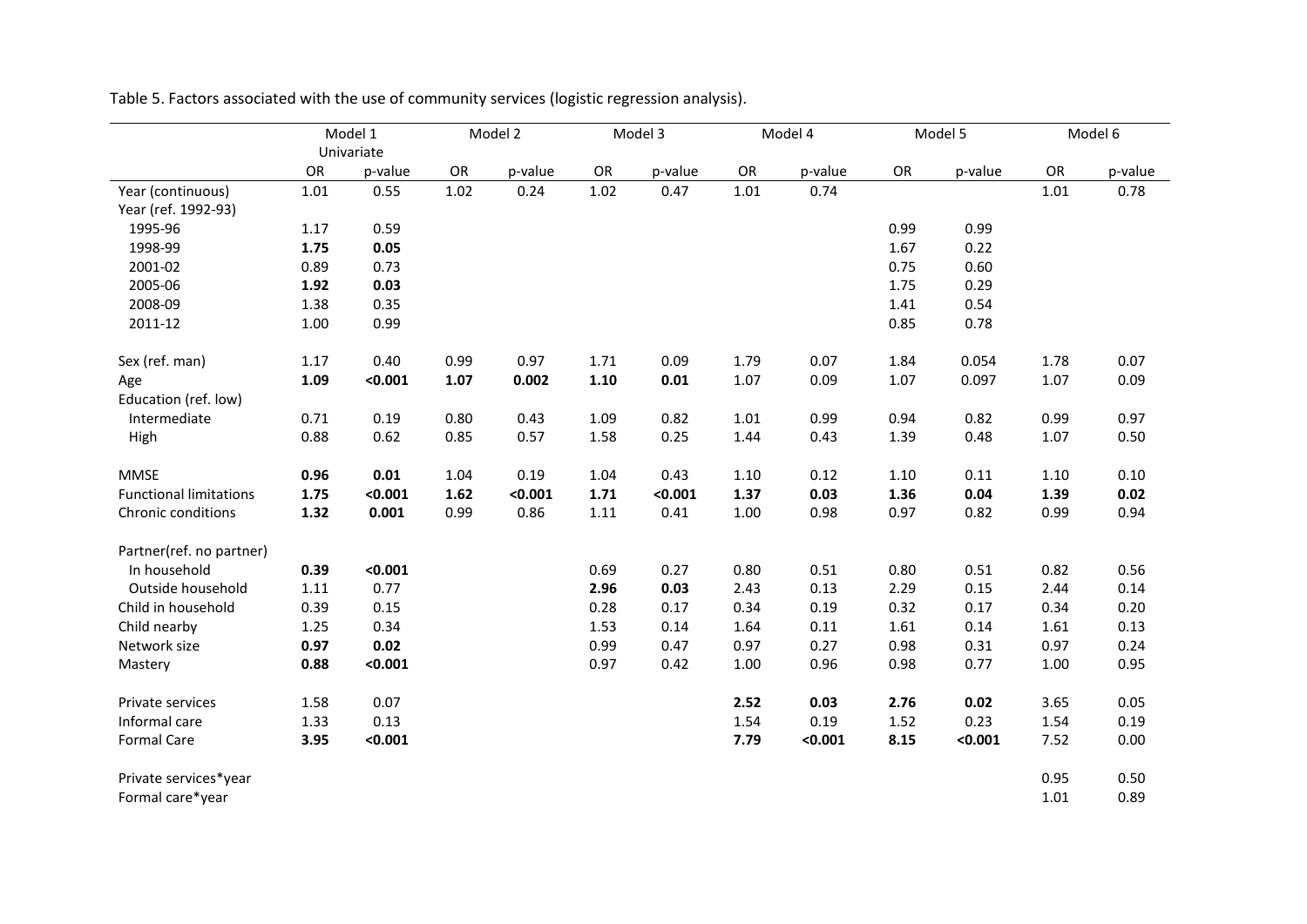| .<br>Juasi<br>ikelihood               | 76'<br>റ<br>01.03 | $\sim$ $\sim$<br>/15.6، | 384.30 | 389.70 | 381.99 |
|---------------------------------------|-------------------|-------------------------|--------|--------|--------|
| <b>COODINGS</b><br>nt<br>Fit<br>ֿים י |                   |                         |        |        |        |

Binary logistic regression models analysed with generalized estimating equations. Statistically significant (P < 0.05) odds ratios (OR) are in bold face. For interaction terms, the significance level is  $p < 0.10$ .